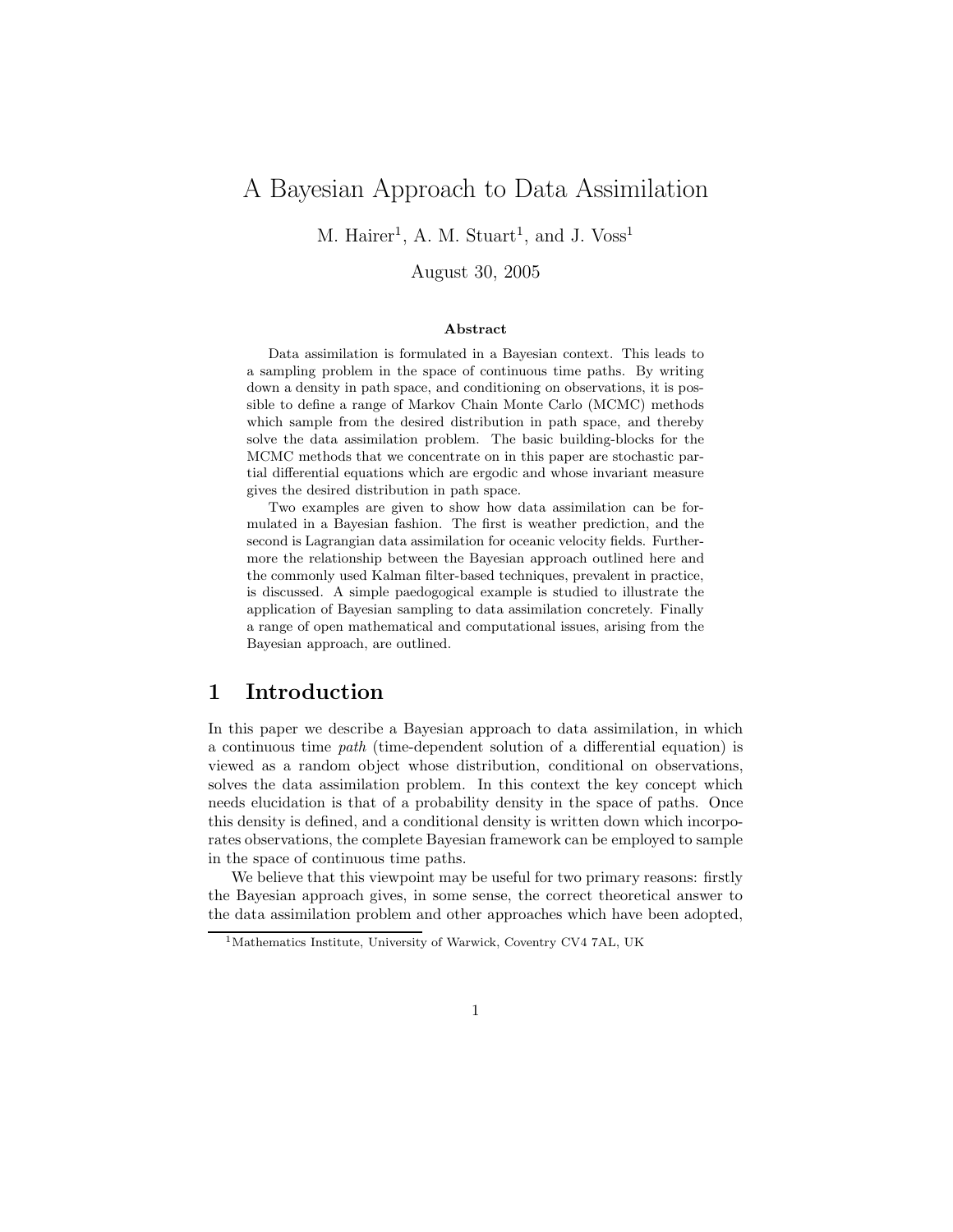such as ensemble Kalman filtering, should be evaluated by their ability to approximate the posterior distribution in the Bayesian approach; secondly it will be necessary to use the Bayesian approach given here to sample any data assimilation problems which are bi- or multi-modal (for which Kalman-based methods will necessarily fail – see  $[12]$ .)

The paper is organized as follows. In section 2 we formulate a number of variants of the data assimilation problem abstractly in the language of stochastic differential equations (SDEs). We give two concrete examples, arising in oceanic and atmospheric science, to motivate the abstract setting. Section 3 outlines the Bayesian approach to data assimilation that we will highlight in this paper, and introduces the central idea of probability density in path space. In subsection 3.2 we describe a generalization of the Langevin equation to path space, leading to nonlinear parabolic stochastic PDEs (SPDEs) which, when statistically stationary, sample from the distribution which solves the data assimilation problem; we also look at a second order Langevin equation, leading to a nonlinear damped stochastic wave equation. Subsection 3.3 describes another sampling strategy that might be used to sample path space, namely a Hybrid Monte Carlo technique. In section 4 we discuss MCMC methods in path space in general terms, discusing how Metropolis-Hastings ideas might be used to improve the Langevin and Hybrid methods from the previous section, and more generally to explore a wide range of sampling techniques. In section 5 we relate the Bayesian approach adopted here to other commonly used methods of data assimilation. Section 6 contains a paedogogical example of Lagrangian data assimilation, based on a Gaussian random field model of a velocity field, included to illustrate the Bayesian methodology. Section 7 concludes with a description of a number of open mathematical and computational questions arising from adopting the Bayesian viewpoint on data assimilation.

The SPDE based approach to sampling continuous time paths was introduced in [24] and is subsequently analyzed in [8] and [9], building on analysis in [26]. (For paths conditioned only on knowing the value of the path at two points in time – bridges – the SPDE based approach was simultaneously written down in [18].) The SPDE approach generalizes the Langevin equation to sampling in infinite dimensions. The Langevin approach to sampling in finite dimensions is outlined in the book [19] where it is shown how to use a discretization of the Langevin equation, in conjunction with a Metropolis-Hastings accept-reject criterion, to create a Markov chain Monte Carlo (MCMC) method. The infinite dimensional version of this MCMC method, arising when sampling the space of paths, is studied in [21]. Hybrid Monte Carlo methods, which are widely used in molecular dynamics, were generalized to sample in path space in [1], as were Langevin based methods; however that paper proceeded by discretizing the evolution equations to be sampled and then applying a finite dimensional sampling method. It is our view that it is conceptually and algorithmically preferable to formulate the sampling problem in infinite dimensions (the space of paths). It is conceptually important to know that the infnite dimensional problem makes sense mathematically. Once this infinite dimensional problem is defined, it is algorithmically important to find an efficient way of approx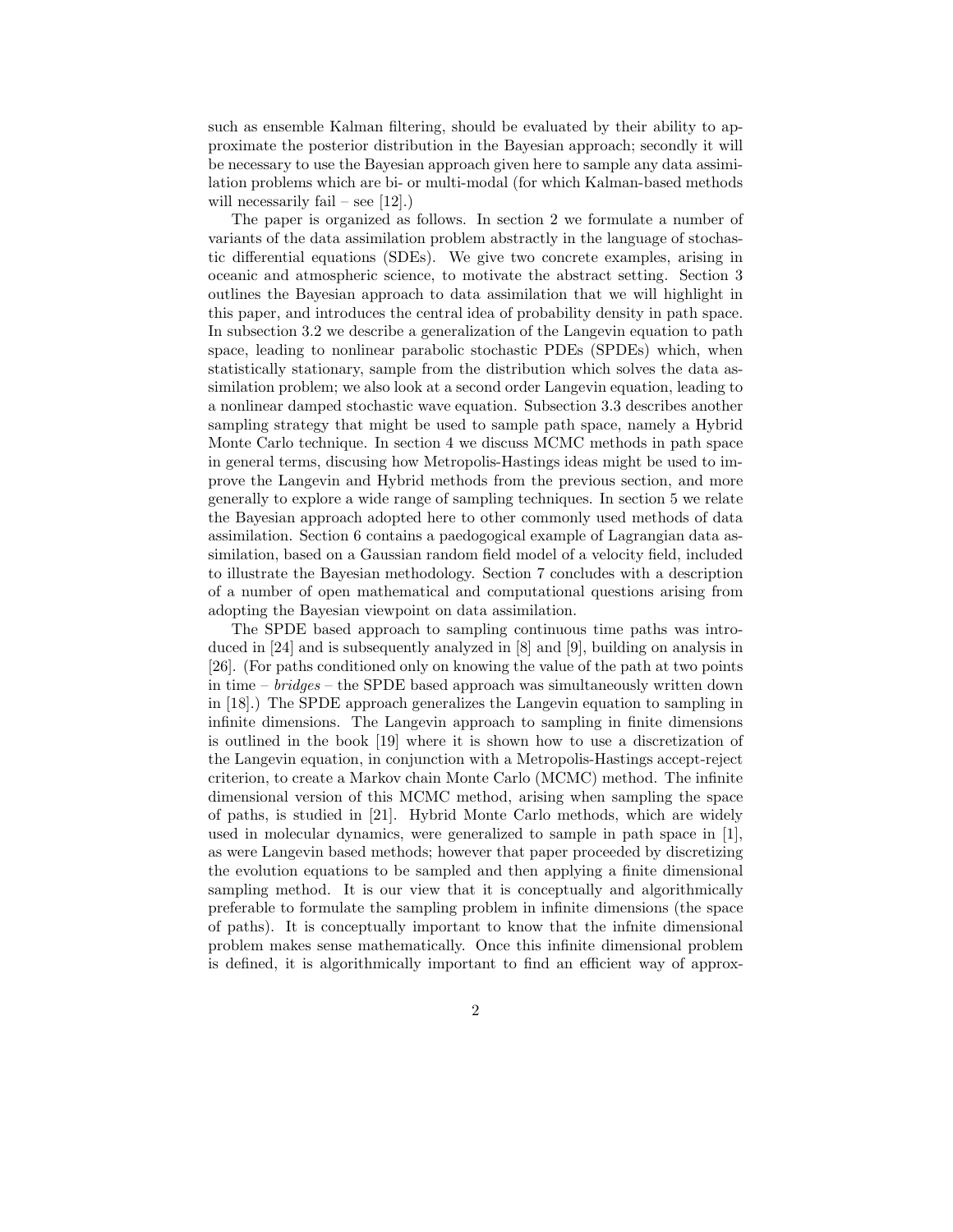imating it by discretization. Discretizing first, so that the sampling problem is never written down in continuous time, and then sampling, may lead to a non-optimal approximation of the desired infinite dimensional problem; see the end of section 3.

The subject of Brownian motion and stochastic calculus is described in [10], whilst texts on SDEs include [5] and [16]. The subject of SPDEs is covered in the text [3].

# 2 The Framework

In this section we write down a precise mathematical framework into which a variety of data assimilation problems can be cast. We start with two motivational examples, and then express them precisely in the language of SDEs. We finish with some technical assumptions and notation that will be used in the remainder of the paper.

### 2.1 Motivation

When discretized in space, a typical model for numerical weather prediction is an ODE system with dimension of order 10<sup>8</sup>. If modelling error and external forcing are modelled as temporal white noise then an equation of the form (2.1) below is obtained. In this context the state x represents the nodal values of the unknown quantities such as velocity, temperature, pressure and so forth. The observations which we wish to assimilate are then various projections of the state  $x$ , possibly different at different times, and may be viewed as subject to independent Gaussian white noises. We thus obtain observations  $y$  of the form (2.3) below.

A second motivational example is that of Lagrangian data assimilation in the ocean (see [12] for work in this direction). For expository purposes consider trying to make inference about a 2D velocity field governed by the noisy incompressible Navier-Stokes equations, by means of Lagrangian particle trajectories. We write the velocity field  $v(z,t)$  as an (incompressible) trigonometric series

$$
v(z,t) = \sum_{k \in \mathcal{K}} ik^{\perp} x^{k}(t) \exp\{ik \cdot z\}.
$$

The vector x made up of the  $x^k$  then satisies an equation like (2.1) below. Now imagine a set of Lagrangian drifters, indexed by j, and with positions  $y_j(t)$ governed by

$$
\frac{dy_j}{dt} = v(y_j, t) + \sigma_j \frac{dW_j}{dt}.
$$

From the representation of the velocity field it is clear that

$$
v(z,t) = \chi(x(t),z)
$$

for some function  $\chi$  and hence that the collection of Lagrangian drifters satisfy an equation of the form (2.2) below. If data from the drifters (obtained by GPS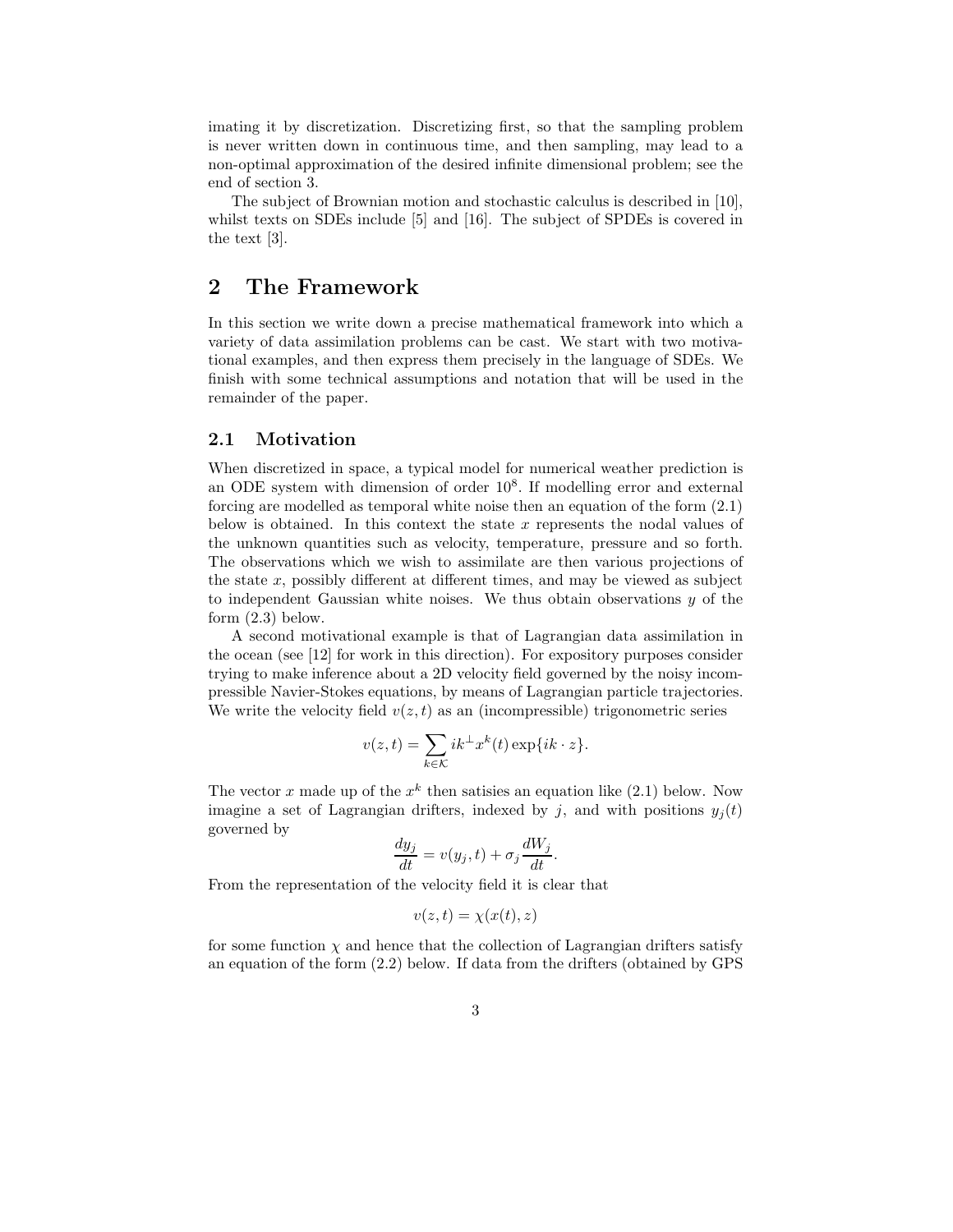for example) is assumed to be essentially continuous in time then we may view  $(2.2)$  as giving the observational data y which is to be assimilated. (It is also possible to formulate Lagrangian data assimilation in the case where the drifters are observed only at discrete times).

#### 2.2 Mathematical Setting

We now abstract these two examples of data assimilation. The signal that we wish to determine, and into which we wish to assimilate observational data, is assumed to satisfy the SDE

$$
\frac{dx}{dt} = f(x) + \gamma \frac{dW_x}{dt},\tag{2.1}
$$

where f determines the systematic part of the evolution, and  $dW_x/dt$  is Gaussian white noise perturbing it. We assume that  $x(0)$  is distributed with density  $\zeta$ . Because  $W_x$  is a random function, the SDE defines a probability distribution on the space of continuous time paths. In data assimilation the ultimate objective is to probe this distribution, conditional on some form of observation.

If the observation is in continuous time then we denote it by  $y(t)$  and assume that it too satisfies an SDE. This has the form

$$
\frac{dy}{dt} = g(x, y) + \sigma \frac{dW_y}{dt},\tag{2.2}
$$

where g determines the systematic evolution of the observation, which depends on the signal x, and  $dW_y/dt$  is a standard Gaussian white noise perturbing it, independent of the white noise  $dW_x/dt$ .

If the observation is in discrete time then we assume that we observe  $y =$  $(y_1, \ldots, y_J)$  satisfying

$$
y_j = h_j(x(t_j)) + \sigma_j \xi_j, \quad j = 1, ..., J.
$$
 (2.3)

Here  $h_j$  determines which function of the signal x is observed, the  $\xi_j$  are standard i.i.d. Gaussian random variables and the  $\sigma_j$  determine their covariances; both the  $h_j$  and  $\sigma_j$  are indexed by j because the nature of the observations may differ at different times. We assume that the  $\xi_j$  are independent of the white noise driving (2.1). The times  $\{t_i\}$  are ordered and assumed to satisfy

$$
0
$$

(Any observation at  $t = 0$  is incorporated into  $\zeta$ .)

### 2.3 Assumptions and Notation

In equation (2.1) we have  $f: \mathbb{R}^d \to \mathbb{R}^d$ ,  $\gamma \in \mathbb{R}^{d \times d}$  and  $W_x$  is standard d–dimensional Brownian motion. We assume that  $\gamma$  is invertible and we define  $\Gamma = \gamma \gamma^T$ . In equation (2.2) we have  $g: \mathbb{R}^d \times \mathbb{R}^m \to \mathbb{R}^m$ ,  $\sigma \in \mathbb{R}^{m \times m}$  and  $W_y$  is standard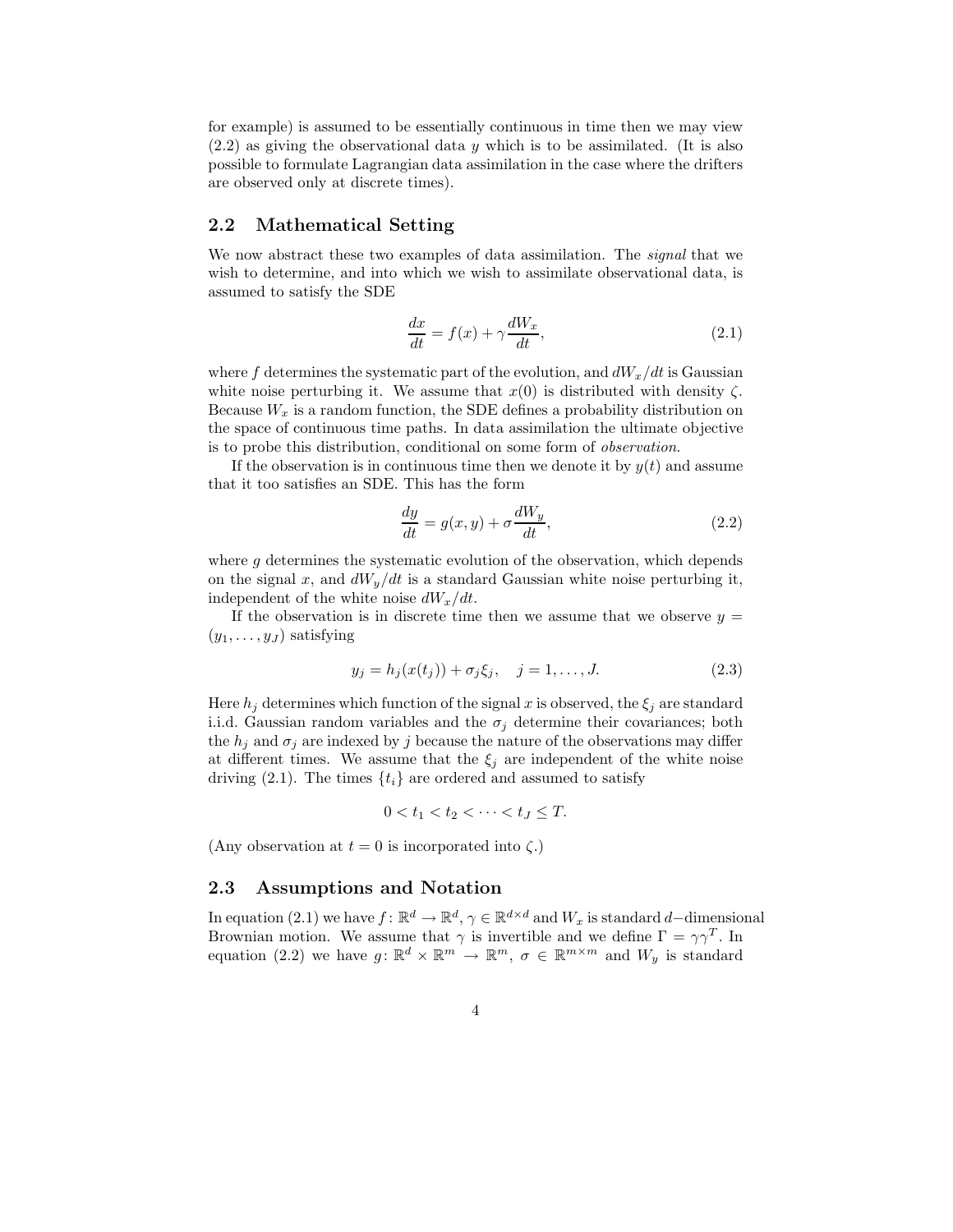m–dimensional Brownian motion, independent of  $W_x$ . We assume that  $\sigma$  is invertible and we define  $\Sigma = \sigma \sigma^T$ . In equation (2.3) we have  $h_j : \mathbb{R}^d \to \mathbb{R}^m$  and  $\sigma_j \in \mathbb{R}^{m \times m}$ . The  $\xi_j$  are assumed independent of  $W_x$ . We also assume that  $\sigma_j$  is invertible and define  $\Sigma_j = \sigma_j \sigma_j^T$ .

For any positive-definite  $n \times n$  covariance matrix A we define the innerproduct on  $\mathbb{R}^n$  given by

$$
\langle a, b \rangle_A = a^T A^{-1} b
$$

and the induced norm  $\|\cdot\|_A^2 = \langle \cdot, \cdot \rangle_A$ . This notation is used immediately in the next section, with A equal to Γ, Σ or  $\Sigma_j$ , in order to define a probability density in path space.

# 3 Path Space Sampling and (S)PDEs

### 3.1 Density in Path Space

In order to develop a Bayesian approach to path sampling for  $\{x(t)\}_{t\in[0,T]},$ conditional on observations, we need to define a probability density in path space. To this end we define the following functionals:

$$
I(x) = \int_0^T \left[\frac{1}{2}\right] \frac{dx}{dt} - f(x)\|_{\Gamma}^2 + \frac{1}{2}\nabla_x \cdot f(x)\,dt,
$$
  

$$
J(x, y) = \int_0^T \left[\frac{1}{2}\right] \frac{dy}{dt} - g(x, y)\|_{\Sigma}^2 + \frac{1}{2}\nabla_y \cdot g(x, y)\,dt,
$$
  

$$
J_D(x, y) = \sum_{j=1}^J \frac{1}{2} \|y_j - h_j(x(t_j))\|_{\Sigma_j}^2.
$$

(Note that where the observation  $y$  appears in  $J$  it is a function, and where it appears in  $J_D$  it is a finite vector.)

Here  $I(x)$  is known as the Onsager-Machlup functional for  $(2.1)$  and the unconditional density for paths  $x$  solving  $(2.1)$  may be thought of as being proportional to (see [7])  $Q(x) := q(x)\zeta(x(0))$ 

$$
\quad \text{where} \quad
$$

$$
f_{\rm{max}}(x)
$$

$$
q(x) := \exp\{-I(x)\}
$$

and  $\zeta$  is the density of the initial condition for  $x(t)$ . Similarly  $I(x) + J(x, y)$  is the Onsager-Machlup functional for (2.1) and (2.2), with unconditional density for paths  $x, y$  found by exponentiating the negative of this functional. Hence, by Bayes rule, the conditional density for paths x solving  $(2.1)$ , given observation of y solving (2.2), may be thought of as being proportional to  $Q(x) := q(x)\zeta(x(0))$ where

$$
q(x) := \exp\{-I(x) - J(x, y)\}.
$$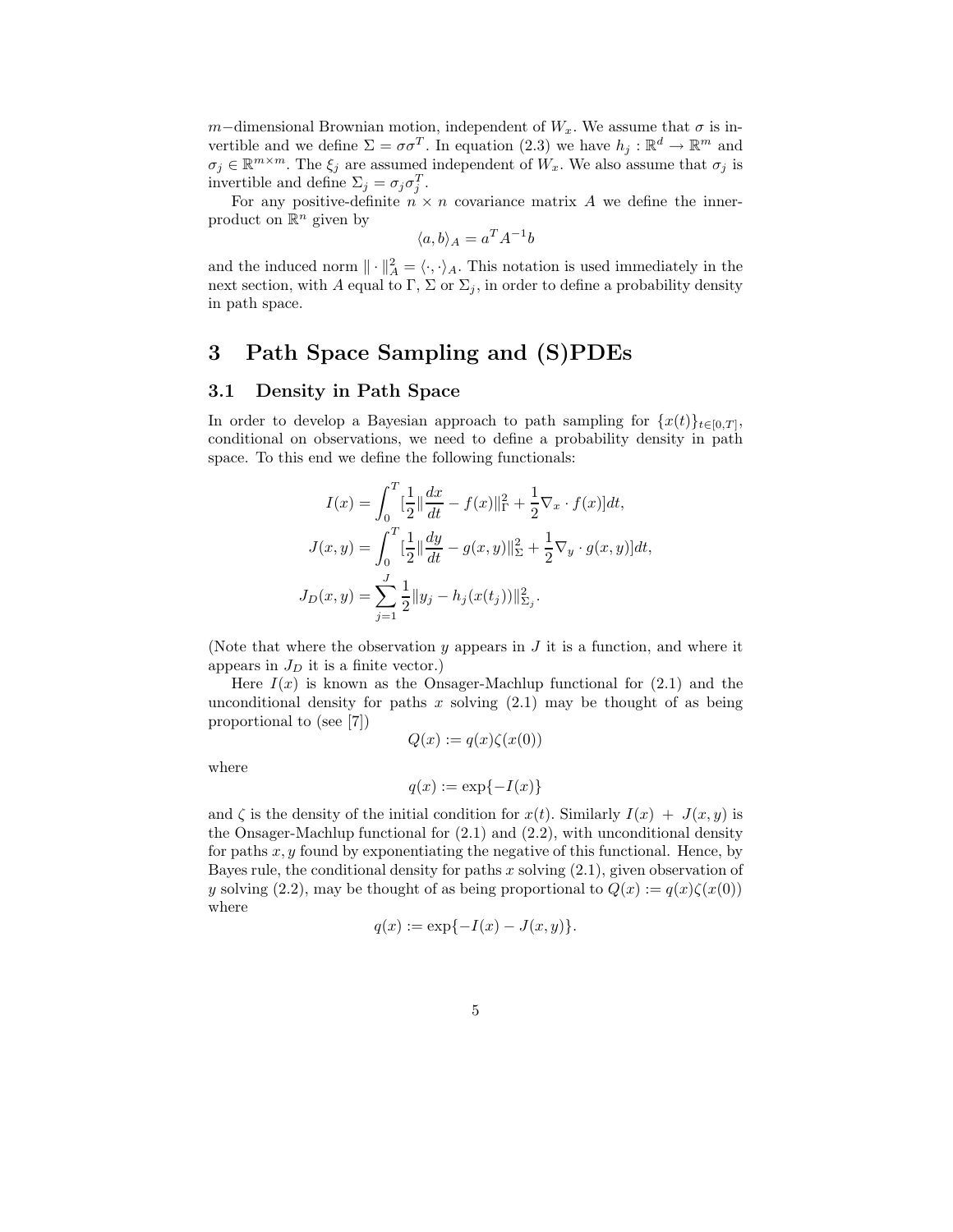Similarly the conditional density for paths x solving  $(2.1)$ , given observation of y solving (2.3), may be thought of as being proportional to  $Q(x) := q(x)\zeta(x(0))$ where

$$
q(x) := \exp\{-I(x) - J_D(x, y)\}.
$$

Note that, in all cases, q maps the Sobolev space of functions with square integrable first derivative  $H^1([0,T])$  into the positive reals  $\mathbb{R}^+$ . The observations y parameterize  $q(x)$ .

In the following two sections we will introduce continuous and discrete time Markov chains whose invariant measure samples from densities on path space such as the functionals  $Q(x)$  defined above. This will lead to SPDEs in subsection 3.2 and a Markov chain constructed through a PDE with random initial data in subsection 3.3.

Defining these SPDEs will require calculation of the variational derivatives of  $I(x)$ ,  $J(x, y)$  and  $J_D(x, y)$  with respect to x. We list these derivatives here. To this end it is useful to define

$$
\mathcal{F}(x) = \frac{1}{2} ||f(x)||_{\Gamma}^2 + \frac{1}{2} \nabla_x \cdot f(x)
$$

$$
\mathcal{H}(x) = \Gamma^{-1} df(x) - df(x)^T \Gamma^{-1},
$$

where  $df: \mathbb{R}^d \to \mathbb{R}^{d \times d}$  is the Jacobian of f. We also use  $dg: \mathbb{R}^d \times \mathbb{R}^m \to \mathbb{R}^{m \times d}$ to denote the Jacobian of g with respect to x and  $dh_i : \mathbb{R}^d \to \mathbb{R}^{m \times d}$  to denote the Jacobian of  $h_j$  with respect to x. Then the required variational derivatives are:

$$
\frac{\delta I}{\delta x} = -\Gamma^{-1} \frac{d^2 x}{dt^2} + \mathcal{H}(x) \frac{dx}{dt} + \nabla_x \mathcal{F}(x)
$$
\n
$$
\frac{\delta J}{\delta x} = -dg(x, y)^T \Sigma^{-1} \left[ \frac{dy}{dt} - g(x, y) \right] + \frac{1}{2} \nabla_x \{ \nabla_y \cdot g(x, y) \},
$$
\n
$$
\frac{\delta J_D}{\delta x} = -\sum_{j=1}^J dh(x(t_j))^T \Sigma_j^{-1} [y_j - h_j(x(t_j))] \delta(t - t_j).
$$

Notice that the last derivative is made up of point sources at the  $t_j$ . If  $t_j = T$ then the jump induced by the delta function modifies the boundary condition at  $t = T$  in the (S)PDEs that we write down in the next two sections – compare (3.3) and (3.4). Otherwise the delta jumps are in the interior of the domain for the (S)PDEs.

One important observation here is that the presence of the second term in  $\mathcal F$ , namely the divergence of f, is something which has caused some controversy in the physics literature. A least squares definition of the density, based on Gaussian white noise, misses the term. Even if it is included, its magnitude – the factor  $\frac{1}{2}$  – has been queried [13]. The analysis in [9, 18] and numerical experiments [24] are unequivocal that its presence is necessary and that the pre-factor of  $\frac{1}{2}$  is the correct choice.

It is also because of this second term in  $\mathcal F$  that we have concerns about sampling methods which first discretize the SDE (2.1) and then apply standard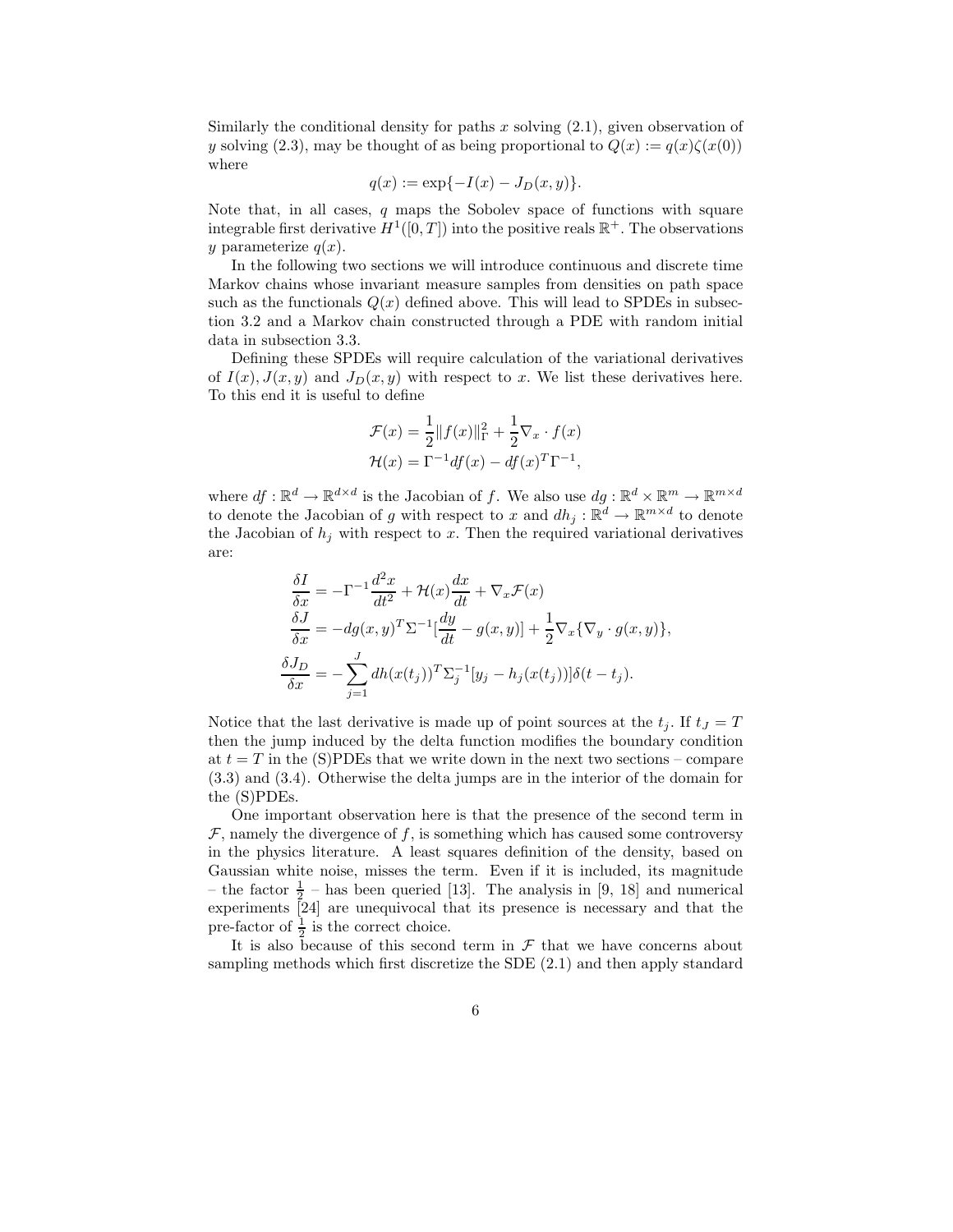finite dimensional sampling techniques ([1]). Such an approach can lead to a very indirect and numerically unsatisfactory approximation of the second term (see [24]). For this reason we strongly recommend employing the methodology outlined in this paper: namely to formulate an infinite dimensional sampling method in path space, and then approximate it.

## 3.2 Langevin SPDEs Which Sample Path Space

The basic idea of Langevin methods is to construct a potential given by the gradient of the logarithm of the target density and to consider motion in this potential, driven by noise [19, 20]. In our case the desired target density is  $Q(x) \propto q(x)\zeta(x(0))$ . Ignoring the boundary conditions (i.e.  $\zeta$ ) for a moment, we obtain the following (proposal) SPDE for  $x(t, s)$ :

$$
\frac{\partial x}{\partial s} = \frac{\delta \ln q(x)}{\delta x} + \sqrt{2} \frac{\partial W}{\partial s}, \quad (s, t) \in (0, \infty) \times (0, T). \tag{3.1}
$$

Here  $s$  is an algorithmic time introduced to to facilitate sampling in the space of paths, parameterized by real time t, and  $\frac{\partial W}{\partial s}$  is a white noise in  $(t, s)$ . The variational derivative of  $\ln q(x)$  gives a second order differential operator in t and so the PDE is of reaction-diffusion type, subject to noise. The details of the SPDE depend upon whether the sampling of  $x$  is unconditional, or subject to observations y; the latter may be in discrete or continuous time. The previous section implicitly calculates the derivative of  $\ln q(x)$  in each of these three cases, through the variational derivatives of  $I(x)$ ,  $J(x)$  and  $J_D(x)$ .

To find boundary conditions for the SPDE we argue in the standard fashion adopted in the calculus of variations. Notice that

$$
\ln Q(x + \Delta x) = \ln Q(x) + \left(\frac{\delta}{\delta x} \ln Q(x), \Delta x\right) + \mathcal{O}(\|\Delta x\|^2)
$$

where  $(\cdot, \cdot)$  is the  $L^2([0,T])$  inner-product and  $\|\cdot\|$  an appropriate norm. Now

$$
\begin{aligned} \left(\frac{\delta}{\delta x} \ln Q(x), \Delta x\right) &= \left(\frac{\delta}{\delta x} \ln q(x), \Delta x\right) \\ &+ \left(\frac{dx(0)}{dt} - f(x(0)) + \Gamma \nabla_x \ln \zeta(x(0), \Delta x(0)) \right) \Gamma - \left(\frac{dx(T)}{dt} - f(x(T)), \Delta x(T)\right) \Gamma. \end{aligned}
$$

The first term on the right hand side gives the contribution to the derivative of  $Q(x)$  appearing in the interior of the SPDE. Equating the second and third terms to zero, for all possible variations  $\Delta x$ , we obtain the following boundary conditions for the SPDE:

$$
\frac{\partial x}{\partial t} - f(x) + \Gamma \nabla_x \ln \zeta(x) = 0, \quad t = 0,
$$
\n(3.2)

$$
\frac{\partial x}{\partial t} - f(x) = 0, \quad t = T.
$$
\n(3.3)

The resulting SPDE  $(3.1)$ – $(3.3)$  then has the desired equilibrium distribution.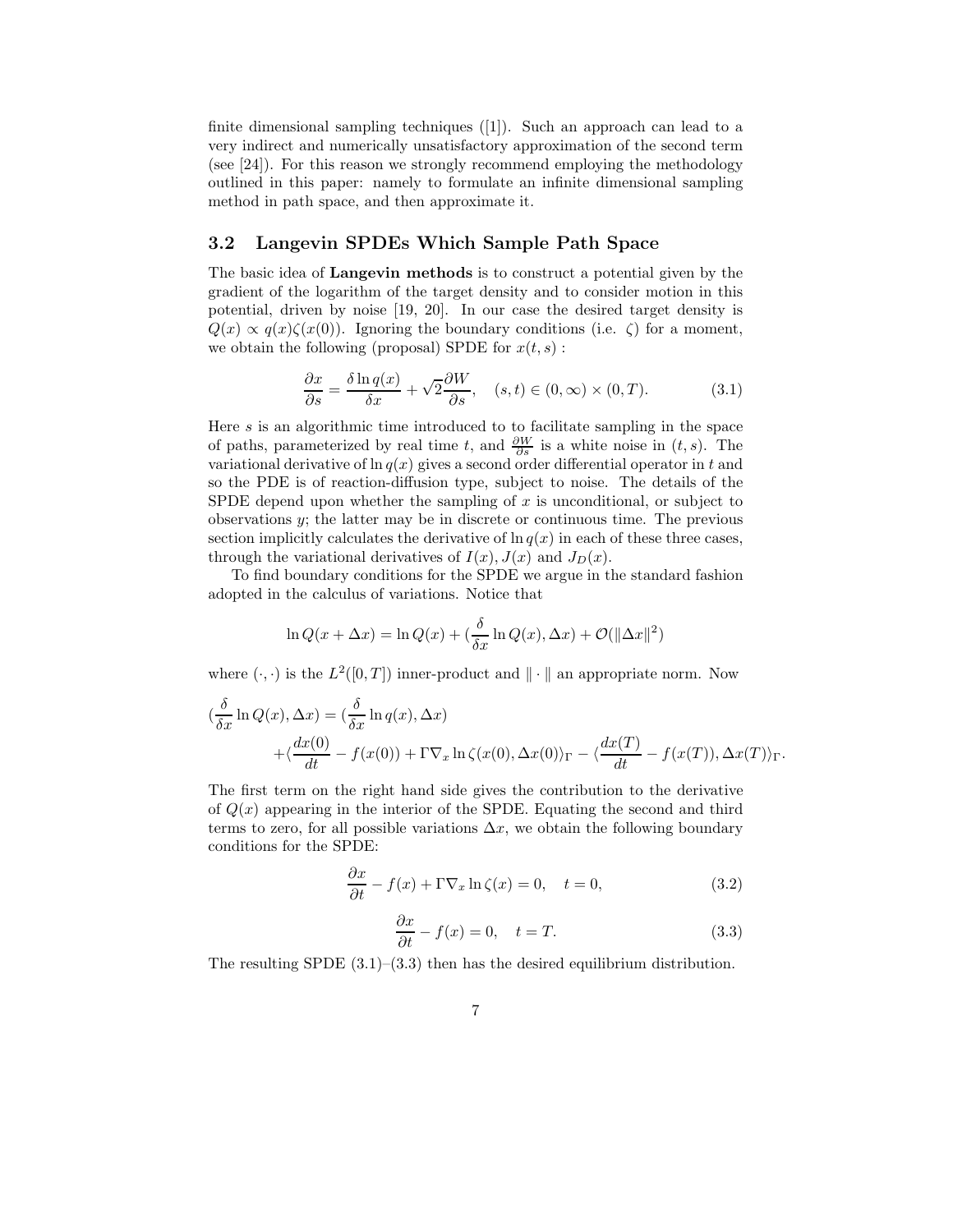When the observations are in discrete time and the last observsation coincides with the last point at which we wish to sample x (so that  $t<sub>J</sub> = T$ ) the delta function at  $t = t<sub>J</sub>$  in the variational derivative of  $\ln q(x)$  does not appear in the interior  $t \in (0, T)$  and instead modifies the second boundary condition to read

$$
\frac{\partial x}{\partial t} - f(x) - \Gamma dh_J(x)^T \Sigma_J^{-1} [y_J - h_J(x)] = 0, \quad t = T.
$$
 (3.4)

Note that the case  $h(x) = x$  and  $y<sub>J</sub> = x<sup>+</sup>$  gives, in the limit where  $\Sigma<sub>J</sub> \to 0$ , the Dirichlet boundary condition  $x = x^+$  at  $t = T$ . Choosing  $\zeta$  to be a Gaussian centred at x−, and taking the limit of variance to zero, will also give a Dirichlet boundary condition  $x = x^-$  at  $t = 0$ . These Dirichlet boundary conditions arise naturally in some applications of path sampling when bridges are studied [18, 24].

By generalizing the second order Langevin method we obtain the following (proposal) SPDE for  $x(t, s)$ :

$$
\frac{\partial^2 x}{\partial s^2} + \iota \frac{\partial x}{\partial s} = \frac{\delta \ln q(x)}{\delta x} + \sqrt{2\iota} \frac{\partial W}{\partial s}, \quad (s, t) \in (0, \infty) \times (0, T), \tag{3.5}
$$

with boundary conditions (3.2), (3.3). Here  $\iota > 0$  is an arabitry positive parameter whose value may be optimized to improve sampling. This SPDE is a damped driven wave equation which yields the desired equilbrium distribution, when marginalized to  $x$ . The equilibrium distribution gives white noise for the momentum variable  $\frac{\partial x}{\partial s}$  and this is hence natural initial data for the momentum variable.

It is also of interest to discuss preconditioned Langevin equations. Let G denote an arbitrary positive definite self-adjoint operator on the space of paths and consider the following SPDEs derived from (3.1) and (3.5) respectively:

$$
\frac{\partial x}{\partial s} = \mathcal{G} \frac{\delta \ln q(x)}{\delta x} + \sqrt{2\mathcal{G}} \frac{\partial W}{\partial s}, \quad (s, t) \in (0, \infty) \times (0, T)
$$

and

$$
\mathcal{G}^{-1}\frac{\partial^2 x}{\partial s^2} + \iota\frac{\partial x}{\partial s} = \mathcal{G}\frac{\delta \ln q(x)}{\delta x} + \sqrt{2\iota\mathcal{G}}\frac{\partial W}{\partial s}, \quad (s, t) \in (0, \infty) \times (0, T).
$$

The boundary conditions depend on  $\mathcal{G}$  – some examples are given in [9] and [21]. Formally both these SPDEs preserve the desired invariant measure, for any choice of  $\mathcal G$ .

The simplest way to use any of the Langevin SPDEs described above to probe the desired (conditional) distribution on path space is as follows. Given some function  $\varphi: C([0,T], \mathbb{R}^d) \to \mathbb{R}$  (such as the maximum value along the path, or the value of  $|x(t)|^2$  at some time point  $t = \tau$ ) solve one of the Langevin SPDEs numerically thereby generating a sequence  $x_n(t) \approx x(t, n\Delta s)$  (in practice this will need to be discretized along the path in  $t$  as well as in  $s$ ). For  $M$  sufficiently large, the collection  $\{x_n(t)\}_{n\geq M}$  form approximate samples from the desired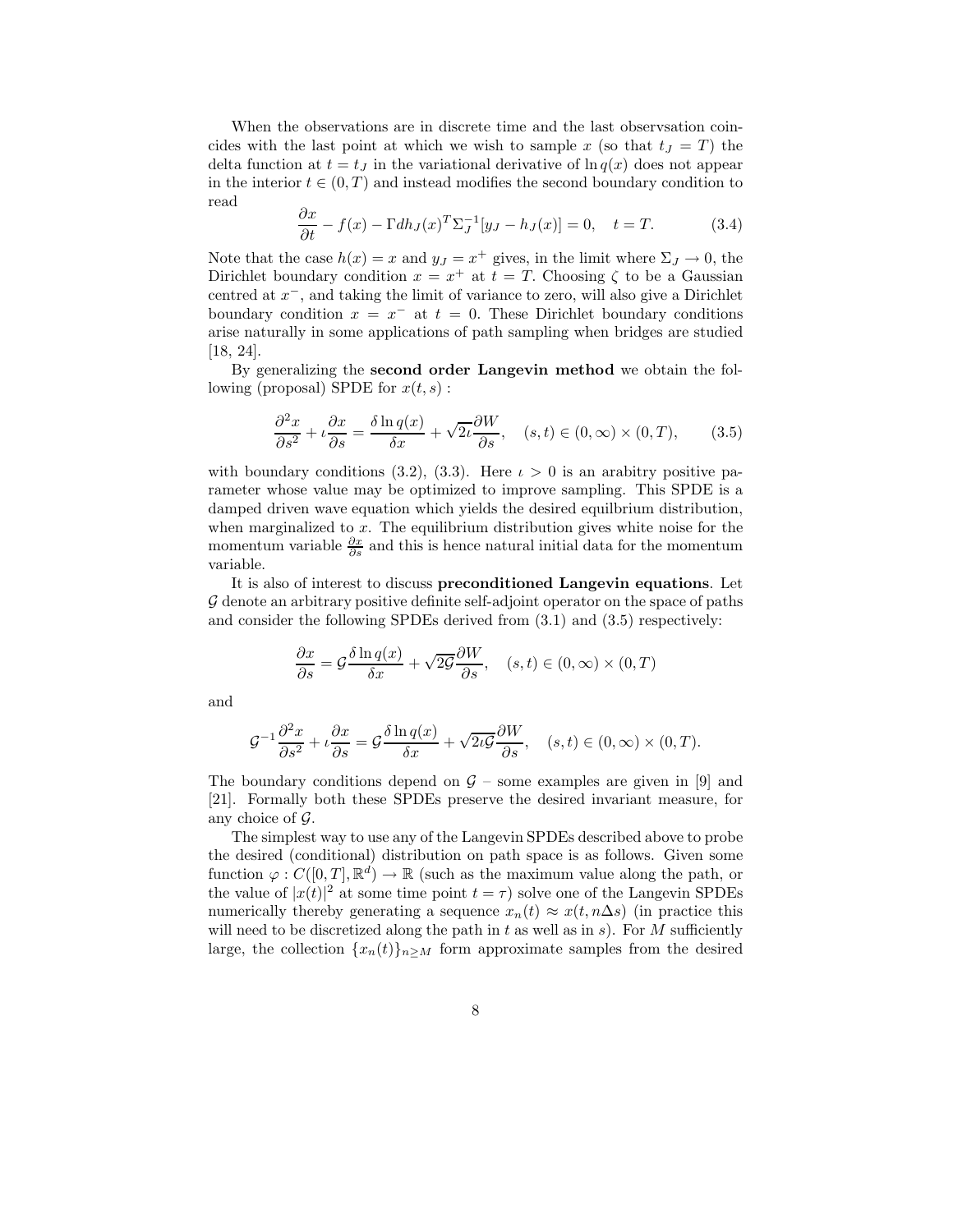distribution in path space. Hence, as  $N \to \infty$ , the average

$$
\frac{1}{N} \sum_{n=0}^{N-1} \varphi(x_n(t)).
$$
\n(3.6)

will converge, by ergodicity, to an approximation of the average of  $\varphi$  in the desired conditional distribution. (The fact that we obtain an approximation, rather than the exact stationary value, results from discretization of the SPDE in t, s – see [23, 25].) The role of G is to accelerate convergence as  $N \to \infty$ .

## 3.3 Hybrid Monte Carlo Methods Which Sample Path Space

By generalizing the Hybrid Monte Carlo method we obtain the following Markov chain  $x_n(t)$ . Setting  $\iota = 0$  in the SPDE (3.5) gives the PDE

$$
\frac{\partial^2 x}{\partial s^2} = \frac{\delta \ln q(x)}{\delta x}, \quad (s, t) \in (0, \infty) \times (0, T). \tag{3.7}
$$

The boundary conditions are again (3.2), (3.3). This equation defines a solution operator

$$
\mathcal{M} : (x_0, y_0) \to (x(\tau), \frac{\partial x}{\partial s}(\tau))
$$

mapping initial conditions to the solution at time  $\tau$ . With the notation

$$
P_x:(x,y)\to x
$$

we construct the Markov chain

$$
x_{n+1} = P_x \mathcal{M}(x_n, \xi_n)
$$

where the  $\xi_n$  are chosen to be i.i.d. spatial white noises. This yields the desired equilibrium distribution. The formula (3.6) can again be used to probe the desired conditional distribution. Each step of the Markov chain requires the solution of a nonlinear wave equation over an interval of length  $\tau$  in s. Because numerical approximation of the wave equation (and hence  $\mathcal{M}$ ) can lead to errors the formula (3.6) will in practice again only give an approximation of the true ergodic limit as  $N \to \infty$ . Pre-conditioning can also be used in the context of the Hybrid Monte Carlo method, replacing (3.7) by

$$
\frac{\partial^2 x}{\partial s^2} = \mathcal{G}^2 \frac{\delta \ln q(x)}{\delta x}, \quad (s, t) \in (0, \infty) \times (0, T).
$$

Again,  $\mathcal G$  is used to accelerate convergence to stationarity.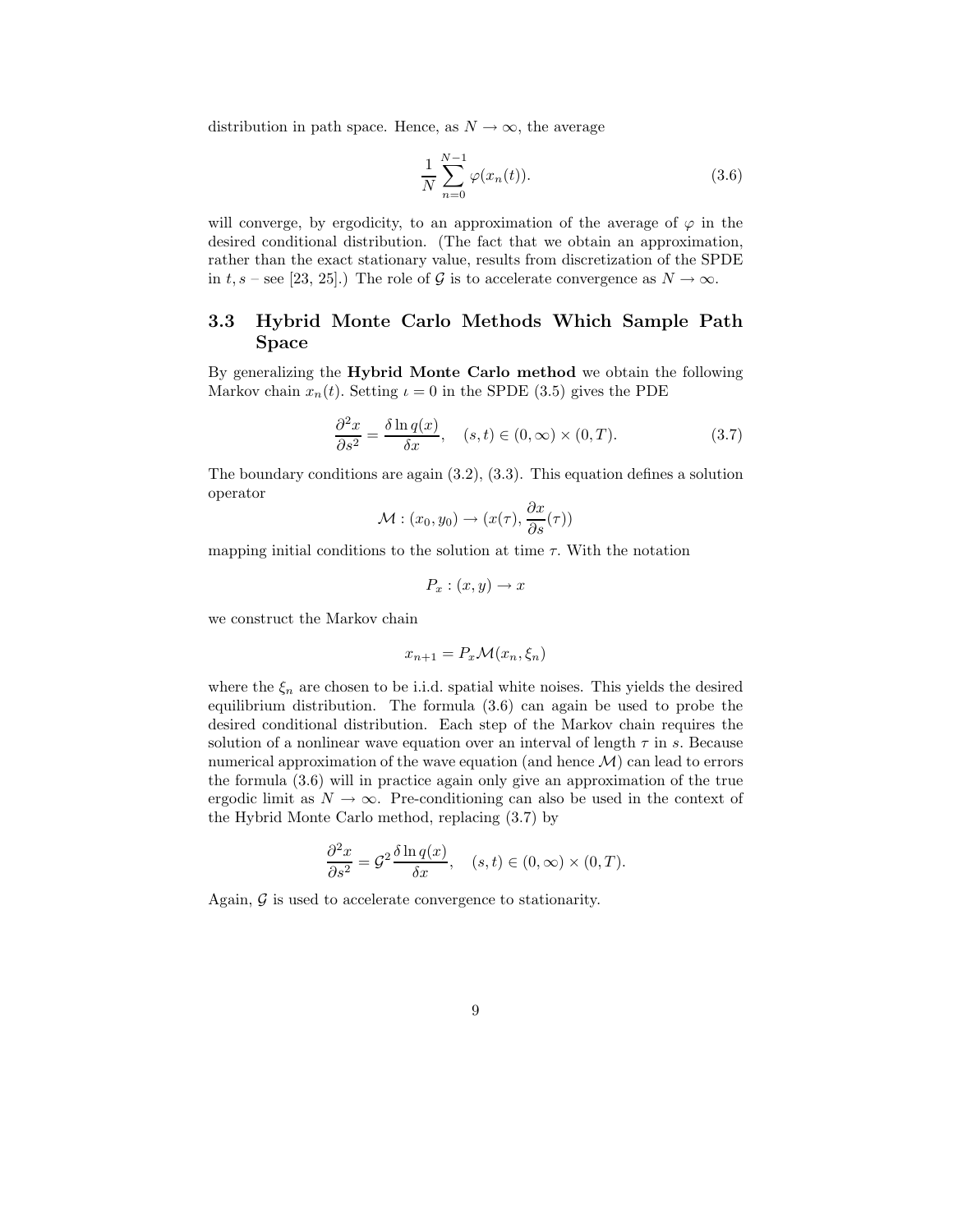# 4 Path Space Sampling and Other MCMC Methods

The Langevin SPDEs and the Hybrid Monte Carlo methods both give rise to Markov chains which, if solved exactly (which is impossible in almost all practical situations), sample exactly from the desired distribution in their stationary measure. They are all examples of MCMC methods. But there is no reason to restrict sampling methods to these particular MCMC methods and in this section we briefly outline directions which might be fruitfully pursued to get improved sampling.

#### 4.1 Metropolis-Hastings

In practice the MCMC methods in the previous section require numerical approximation of an  $(S)PDE$  in  $(s,t)$ . This will incur errors and hence the stationary distribution will only be sampled approximately. The errors arising from integration in s can be corrected by means of a Metropolis-Hastings acceptreject criterion (see [15, 19]). Furthermore, optimizing the choice of time-step in s can improve efficiency of the algorithm – we outline this below.

To apply the Metropolis-Hastings idea in path space, first discretize the path  $\{x(t)\}\$  giving rise to a vector x at the grid points. In the case of discrete observations this grid should ideally be chosen to include the observation times  $\{t_i\}$ . The signal  $\{y(t)\}$  in the case of continuous time observations should also be discretized on the same grid.

The target density  $Q(x)$  can then be approximated, using finite differences on the integrals, to define a finite-dimensional target density  $Q_D(x)$ . By discretizing the  $(S)$ PDEs in the previous section on the same grid of points in t, as well as discretizing in s, we obtain a proposal distribution. Moves according to this proposal distribution (discretized (S)PDE) are then accepted or rejected with the Metropolis-Hastings probability leading to a Markov chain with invariant density  $Q_D(x)$ . Thus the effect of error introduced by integrating in s is removed; and the error due to approximation in  $t$  is controlled by the approximation of  $Q(x)$  by  $Q_D(x)$ .

If a small time-step is used in s then the proposal distribution is not far from the current position of the Markov chain. This is known as a local proposal and for these there is a well-developed theory of optimality for the resulting MCMC methods [20]. The variance of an estimator in a Markov chain is given by the integrated autocorrelation function. Roughly speaking, very small steps in s are undesirable because the correlation in the resulting Markov chain is high, leading to high variance in estimators, which is inefficient; on the other hand, large steps in s lead to frequent rejections, which is also inefficient, again because correlation between steps is high when rejections are included. Choosing the optimal scaling of the step in s, with respect to the number of discretization points used along the path  $\{x(t)\}\$ , is an area of current research activity [21], building on the existing studies of MCMC methods in high dimensions [20]. In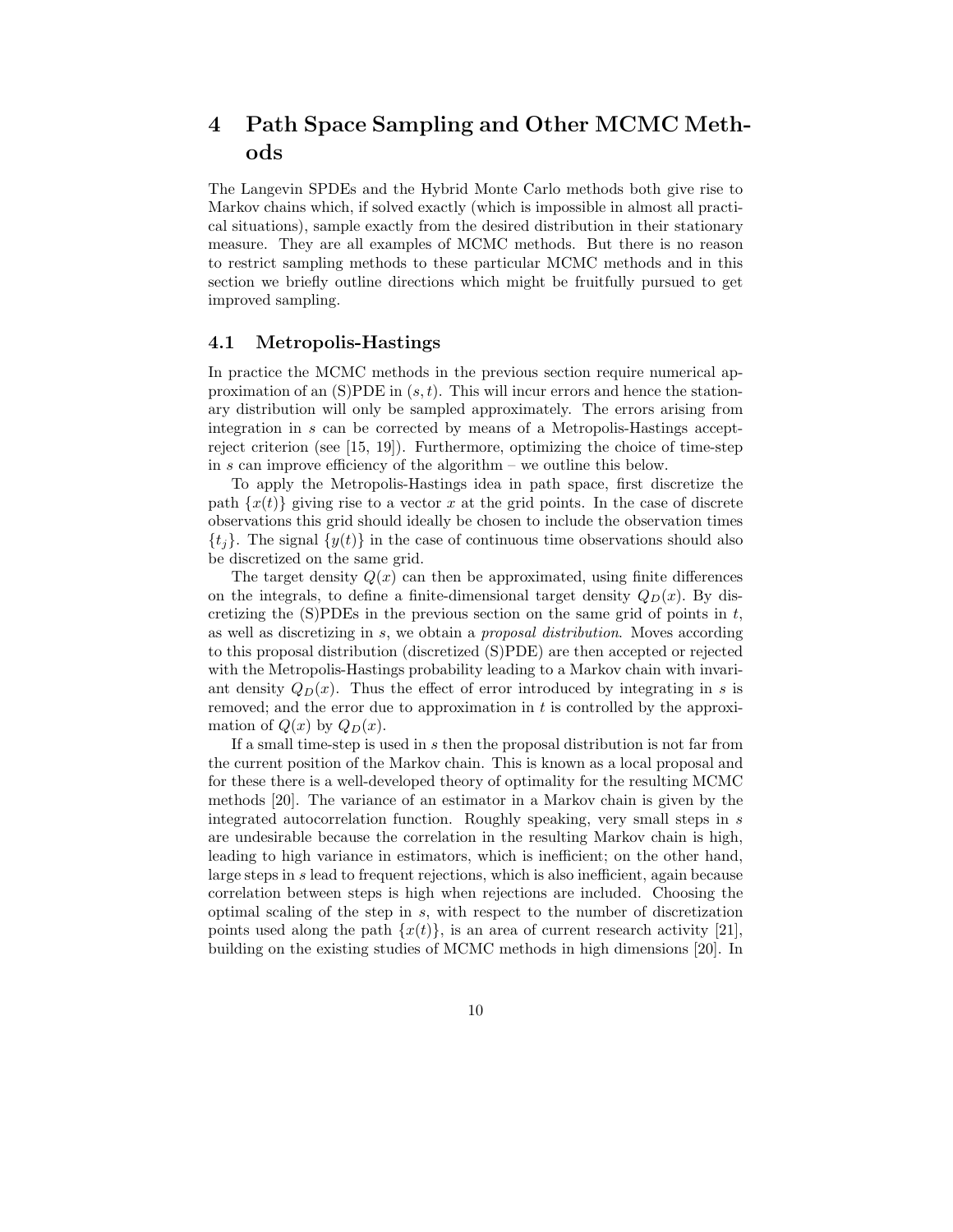the context of Metropolis-Hastings, good choices for the preconditioner  $\mathcal G$  are ones which approximately equilibrate the convergence rates in different Fourier modes of the distribution. With this in mind, an interesting choice for  $G$  is a Green's operator for  $-\frac{d^2}{dt^2}$  with homogeneous boundary conditions (see [9], [21],  $[1]$ .

If  $\tau$  is small in the Hybrid Monte Carlo method then it too gives rise to a local proposal distribution. However, larger  $\tau$  will lead to better decorrelation, and hence efficiency, if the rejection rate is not too large. Hence it is of interest to study optimal choices for  $\tau$ , as a function of the number of discretization points, for this problem. The Hybrid Monte Carlo method was introduced and studied for discretizations of the path sampling problem in [1] where choices for the operator  $\mathcal G$  were also discussed.

## 4.2 Global Moves

Langevin methods have a potential problem for the sampling of multi-modal distributions, namely that they can get stuck in a particular mode of the distribution for long times, because of the local (in state space) nature of the proposals. The Hybrid Monte Carlo method goes some way to ameliorating this issue as it allows free vibrations in the Hamiltonian given by the logarithm of the target density, and this is known to be beneficial in many finite dimensional sampling problems. However it is undoubtedly the case that sampling in path space will frequently be accelerated if problem specific global moves are incorporated into the proposal disctributions. This is an open area for investigation. In the context of bridges the paper [11] contains some ideas that might form the basis of global proposal moves; but these are not likely to extend to data assimilation directly.

# 5 Relationship to Other Approaches

The first observation to make in this context is that, in the language of signalprocessing, the Bayesian method proposed here is performing smoothing, not *filtering.* This is because we sample from  $x(s), s \in [0, T]$  given the entire set of observations on [0, T], whereas filtering would sample from  $x(s)$  given only observations in  $[0, s]$ . Filtering is appropriate in applications where the data is on-line. But for off-line data, smoothing is quite natural. Off-line situations arise when performing parameter estimation, for example, and also in Lagrangian data assimilation for oceanic velocity fields.

The standard method for performing filtering for nonlinar SDEs conditional on observations is via the Zakai equation and its generalizations. This is a linear partial differential equation for the probability density of the signal, conditional on observations. It is thus in the form of a Fokker-Planck equation, driven by noise (the observation). Informally it may be derived by employing the unconditional Fokker-Planck equation for (2.1) as a prior, and incorporating the observations via Bayes law; the Markovian structure of the signal and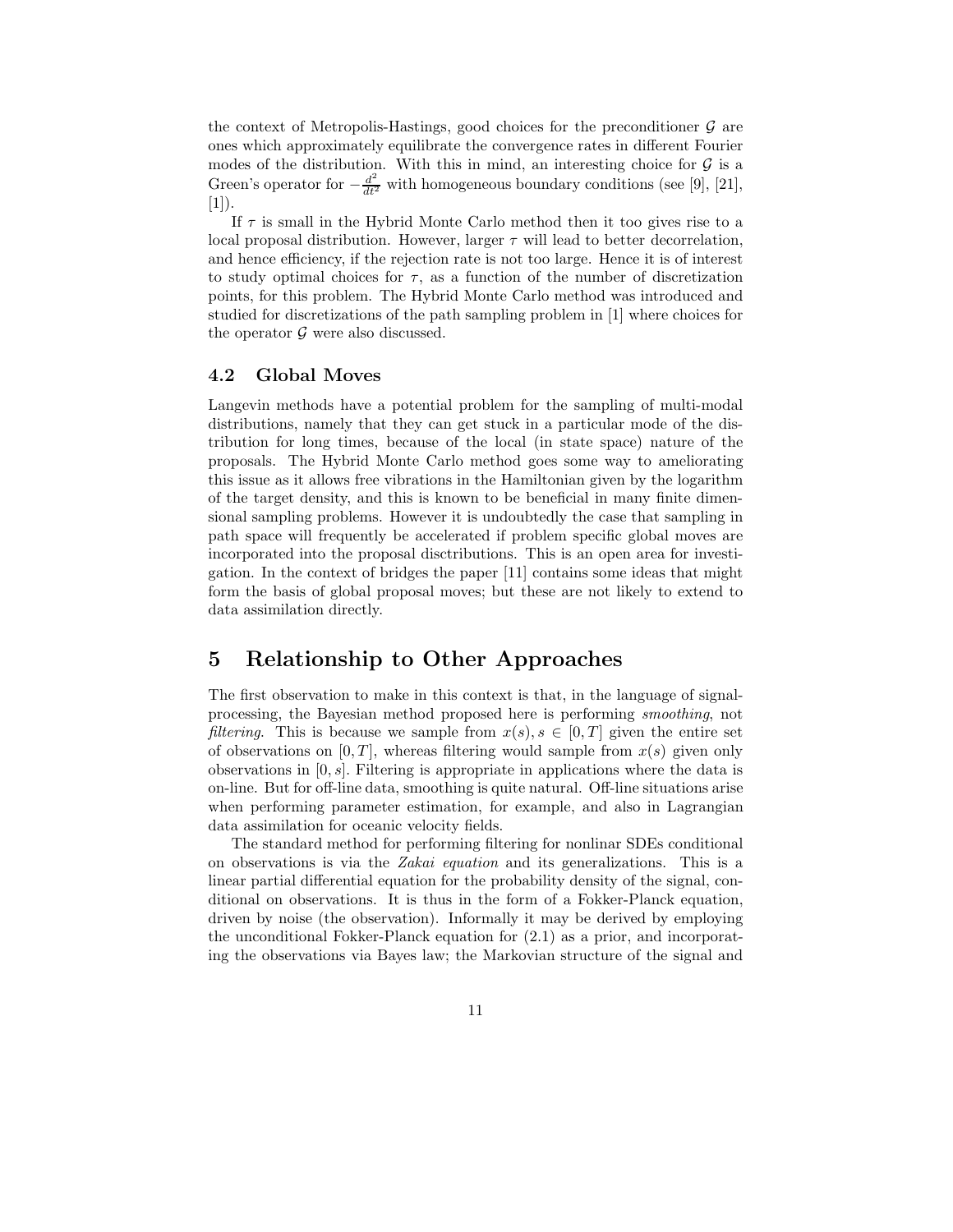observations allows filtering to be performed sequentially  $0 \rightarrow T$ . Smoothing can then be performed by means of a backward sweep, using a similar linear SPDE, incorporating data in reverse time  $T \to 0$ . See [22], Chapter 6, and the bibliographical Notes on Chapter 6, for further details and references.

A significant problem with use of the Zakai equation in the context of high dimensional problems  $(d \gg 1)$  is that the *independent* variables are in  $\mathbb{R}^d$  and it is notoriously difficult to solve PDEs in high dimensions. Particle filters are a good tool for approximation of the Zakai equation in moderate dimension, but perform poorly in very high dimension.

Weather prediction leads to  $d$  of order  $10^8$  and solution of the Zakai equation by particle filters is impractical. In this context two simplifications are usually introduced. The first is to use the extended Kalman filter [2, 14] which proceeds by linearising the system and propagating a Gaussian model for the uncertainty; it is hence necessary to update the mean in  $\mathbb{R}^d$  and the covariance matrix in  $\mathbb{R}^{d \times d}$  sequentially, a task which is significantly easier than solving the Zakai equation. However even this approximation is impractical for large d and further approximations, primarily to effect dimension reduction on the covariance matrix, are performed; this leads to the local ensemble Kalman filter [17].

The approach we advocate in this paper is conceptually quite different from those based on the Zakai equation, and its Gaussian approximations. Instead of trying to sample from the probability distribution of the signal, at each point in time, by sequential means, we try to sample an entire path of the signal, from a distribution on path space. This leads to a nonlinear SPDE in one space dimension  $(t)$  and one time-like dimension indexing the sampling  $(s)$ . The high dimension d enters as dimension of the dependent variable  $x(t, s)$  which solves the SPDE; in contrast the Zakai equation has dimension  $d$  in the *independent* variable. The nonlinear SPDE proposed here hence has a considerable computational advantage over methods based on the Zakai equation, at least for problems which cannot be approximated in a Gaussian fashion.

# 6 Paedagogical Example

We discuss a simple example motivated by Lagrangian data assimilation. We use the example to illustrate the use of the (first order) Langevin SPDE for sampling conditional paths of (2.1). Consider a one dimensional velocity field of the form

$$
v(y,t) = x_1(t) + x_2(t)\sin(y) + x_3(t)\cos(y)
$$

where the  $x_i(t)$  are Ornstein-Uhlenbeck processes solving

$$
\frac{dx_i}{dt} = -\alpha x_i + \gamma \frac{dW_{x,i}}{dt}.\tag{6.1}
$$

We assume that the particles are initially stationary and independent so that each  $x_i(0)$  is distributed as  $\mathcal{N}(0, \gamma^2/2\alpha)$ , with density  $\zeta(x) \propto \exp\{-\alpha x^2/\gamma^2\}$ .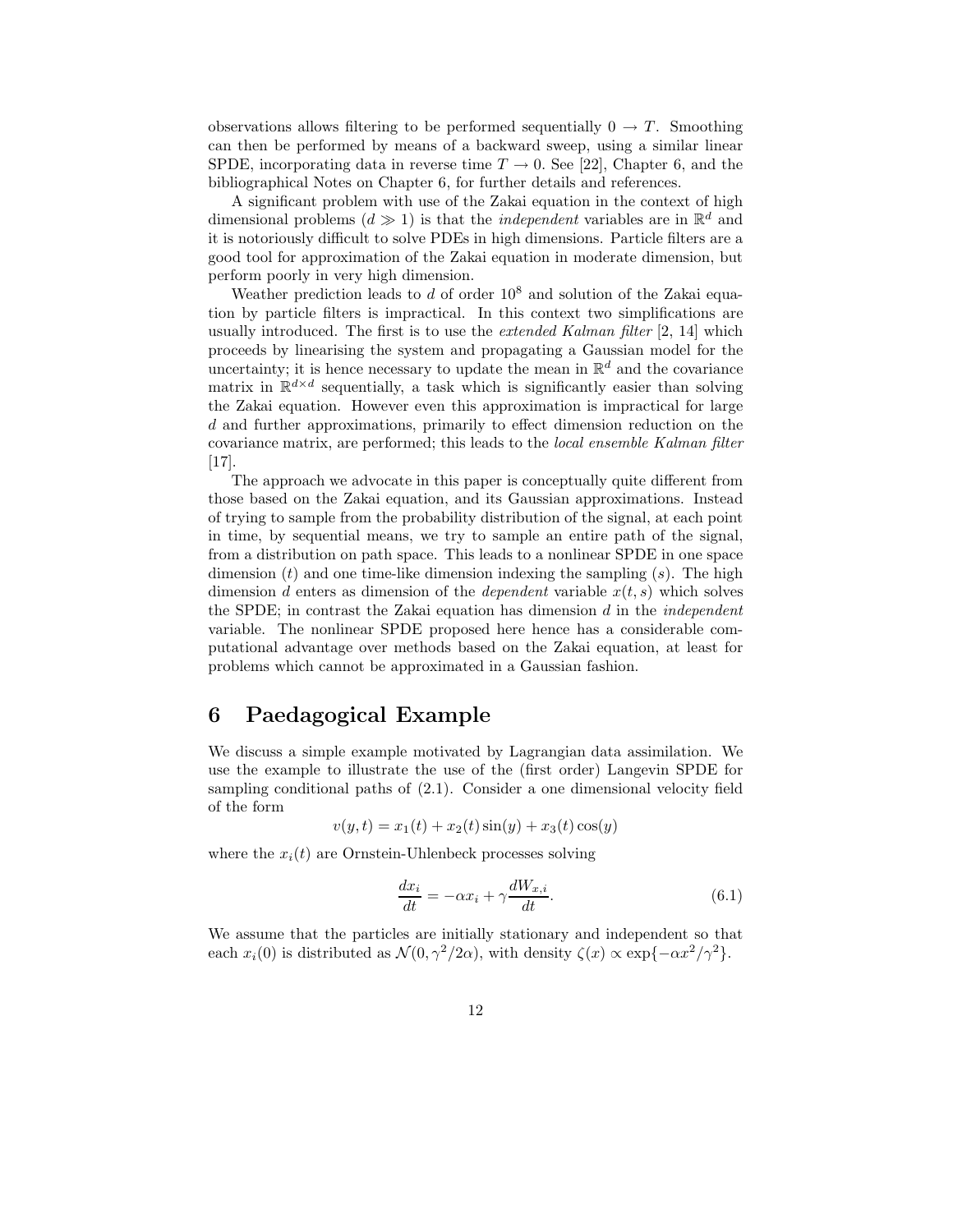We study the question of making inference about the paths  $x_i(t)$  from the observation of m drifters  $\{y_i\}_{i=1}^m$  moving in the velocity field, and subject to random forcing idealized as white noise (e.g. molecular diffusion):

$$
\frac{dy_i}{dt} = v(y_i, t) + \sigma \frac{dW_{y,i}}{dt}.
$$
\n(6.2)

Here the  $W_{x,i}$  and  $W_{y,i}$  are independent standard Brownian motions. The initial conditions for the  $y_i$  are i.i.d. random variables drawn from the distribution  $\mathcal{N}(0, 2\pi)$ .

Writing  $y = (y_1, \ldots, y_m)^T$  and  $W_y = (W_{y,1}, \ldots, W_{y,m})^T$  we obtain

$$
\frac{dy}{dt} = h(y)x + \sigma \frac{dW_y}{dt},\tag{6.3}
$$

where  $h : \mathbb{R}^m \to \mathbb{R}^{m \times 3}, \sigma \in \mathbb{R}^+$ .

In this case the Langevin SPDE  $(3.1)$ – $(3.3)$  is hence

$$
\frac{\partial x}{\partial s} = \frac{1}{\gamma^2} \frac{\partial^2 x}{\partial t^2} - \frac{\alpha^2}{\gamma^2} x + \frac{1}{\sigma^2} h(y)^T \left[ \frac{dy}{dt} - h(y)x \right]
$$

$$
- \frac{1}{2} \nabla_y \cdot h(y)^T + \sqrt{2} \frac{\partial W}{\partial s}, \quad (s, t) \in (0, \infty) \times (0, T)
$$

$$
\frac{\partial x}{\partial t} = + \alpha x, \quad (s, t) \in (0, \infty) \times \{0\}
$$

$$
\frac{\partial x}{\partial t} = - \alpha x, \quad (s, t) \in (0, \infty) \times \{T\}
$$

$$
x = x_0, \quad (s, t) \in 0 \times [0, T].
$$

Because the SPDE is linear, the mean  $\bar{x}$  in the stationary measure is found by removing the derivative in s and the noise to obtain

$$
\frac{1}{\gamma^2} \frac{d^2 \bar{x}}{dt^2} - \frac{\alpha^2}{\gamma^2} \bar{x} - \frac{1}{\sigma^2} h(y)^T h(y) \bar{x} = -\frac{1}{\sigma^2} h(y)^T \frac{dy}{dt} + \frac{1}{2} \nabla_y \cdot h(y)^T, \quad t \in (0, T),
$$

$$
\frac{d \bar{x}}{dt} = +\alpha \bar{x}, \quad t = 0,
$$

$$
\frac{d \bar{x}}{dt} = -\alpha \bar{x}, \quad t = T.
$$

Note that if  $\sigma \ll \min(\gamma, 1)$  then, formally, the equation for the mean is dominated by the normal equations

$$
h(y)^T \left[\frac{dy}{dt} - h(y)\bar{x}\right] \approx 0
$$

which arise from trying to solve the over-determined equation  $(6.3)$  for x, when the noise is ignored. But when noise is present, however small,  $\frac{dy}{dt}$  exists only as a distribution (it has the regularity of white noise) and so the second order differential operator in  $x$ , which incorporates prior information on  $x$ , is required to make sense of the mean.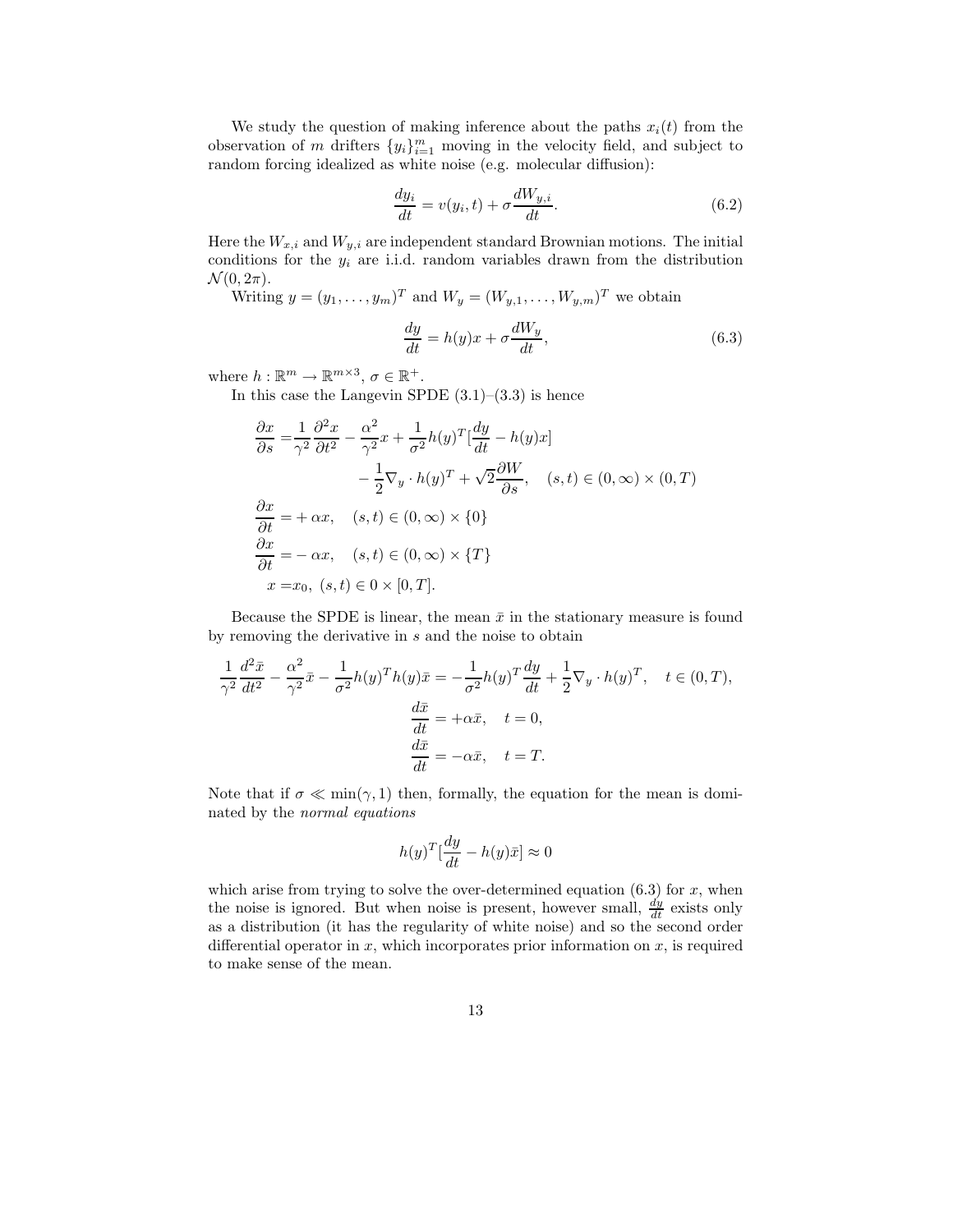Our numerical experiments are conducted as follows. We set  $\alpha = \gamma =$  $\sigma = 1$  and generated a single path for each  $x_i$ ,  $i = 1, 2, 3$  solving (6.1) on the interval  $t \in [0, 10]$ , using stationary initial conditions as described above. We also generated the trajectories of 500 drifters  $y_i$  moving according to (6.2), with initial conditions drawn from a Gaussian distrbution as described above. We then chose m drfiter paths, with  $m = 5, 50$  and 500 respectively, and solved the Langevin SPDE to sample from the distribution of the  $x_i$ . We integrated over 100 algorithmic time units in s and approximated the mean of the  $x_i$ , together with one standard deviation, using  $(3.6)$ . We also calculated the mean directly by solving the boundary value problem for  $\bar{x}$ . We emphasize that the signals  $x_i$ are not available to the Langevin SPDE or the boundary value problem: only information about the drifters  $y_i$  is used to reconstruct the  $x_i$ . The signals are shown in the following figures so that the reconstruction of the signal may be judged.

The results are shown in Figures 1, 2 and 3, corresponding to  $m = 5, 50$  and 500 respectively. In each figure we consider  $x_1$  in the top panel,  $x_2$  in the middle and  $x_3$  at the bottom. The actual signal  $x_i$  is the non-smooth curve whilst the mean of the desired conditional distribution, found by solving the equation for  $\bar{x}$ , is the smooth curve. The shaded bands show an estimate of one standard deviation about the mean, with both mean and standard deviation estimated by time averaging solution of the Langevin SPDE in s.

The figures illustrate two facts, one a property of the path sampling procedure we propose in this paper, the second a property of the desired conditional distribution for this data assimilation problem. The first fact is this: because the true mean  $\bar{x}$  lies in the middle of the shaded band, it is clear that the estimate of the mean, calculated through time-averaging, is accurate at  $s = 100$ . The second fact is this: as  $m$  is increased our ability to recover the actual signal increases; this is manifest in the fact that the mean gets closer to the signal, and the standard deviation bounds get tighter.

To give some insight into how long the Langevin SPDE has to be integrated to obtain accurate time averages, we generated data analogous to that in Figure 1, but only integrated to time  $s = 10$ . The results are shown in Figure 4. The fact that  $\bar{x}$  no longer lies in the middle of the shaded bands, at least for some parts of the paths, indicates that the time average of the path has not converged to the mean value in the stationary distribution.

# 7 Challenges

The Bayesian framework for data assimilation outlined here presents a number of significant scientific challenges. We outline some of these here, breaking the challenges down into three categories: applications, mathematical and computational.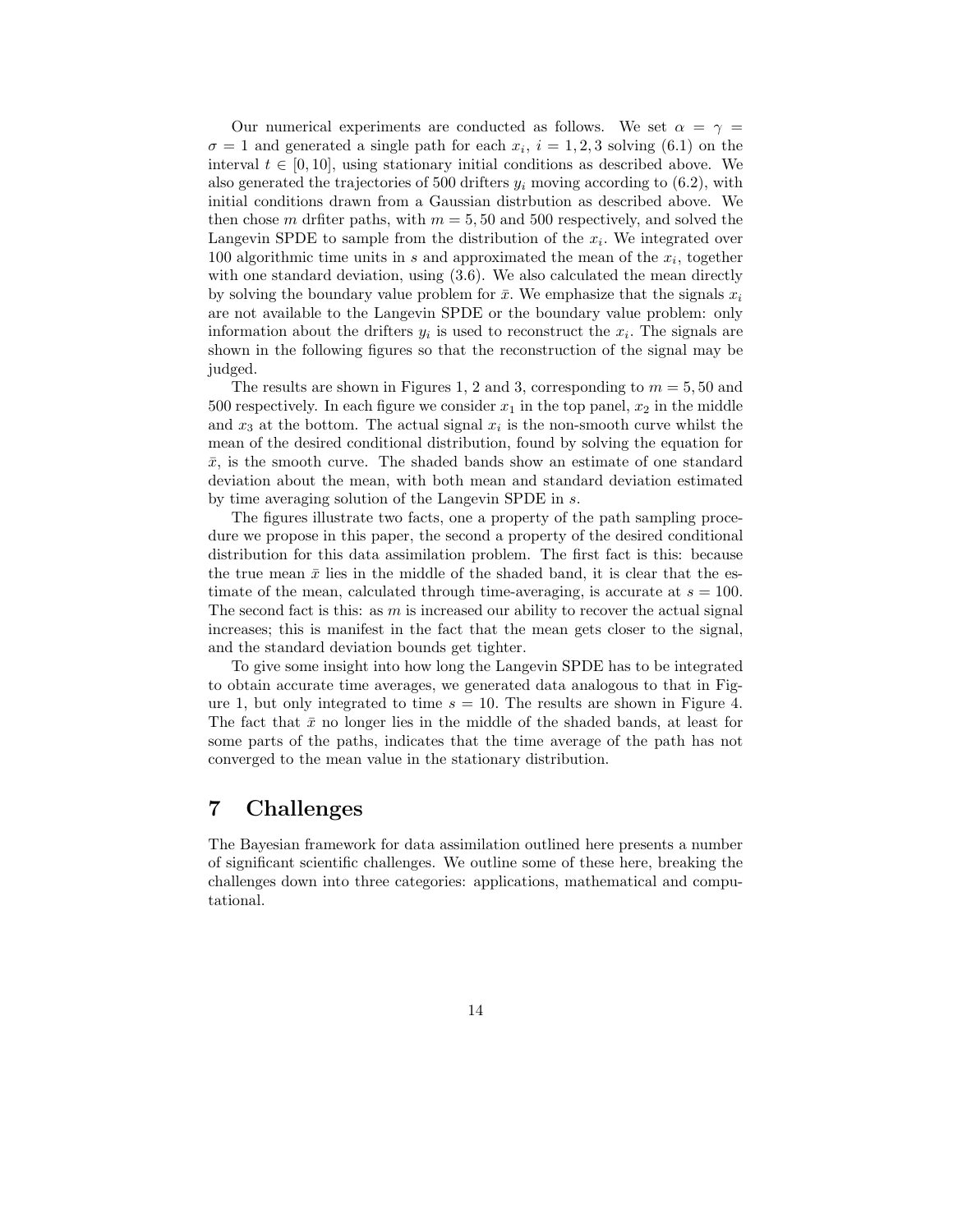

Figure 1: Reconstruction of the  $x_i$  solving (6.1), together with one standard deviation bounds, on  $s \in [0, 100]$ ; 5 drifters are used.

### 7.1 Applications

- In the context of short term weather prediction, the Gaussian Kalman filter approximation appears quite effective; it would be interesting to quantify this by comparing it with the Bayesian approach described here.
- In the context of Lagrangian data assimilation for oceans, it would be of interest to use the methodology proposed here to study the multi-modal problems which often arise quite naturally, and for which the extended Kalman filter diverges.
- For both weather prediction and ocean modelling it would be of interest to incorporate the methodology proposed here for the purposes of parameter estimation. In this context the paths of (2.1) are treated as missing data which are sampled to enable estimation of parameters appearing in (2.1) itself. A Gibbs sampler ([19]) could be used to alternate between the missing data and the parameters.
- There are many other potential applications of this methodology in chemistry, physics, electrical engineering and econometrics, for example.

## 7.2 Mathematical

• The SPDEs which arise as the formal infinite dimensional Langevin equations, and the related PDE which arises in the hybrid Monte Carlo method,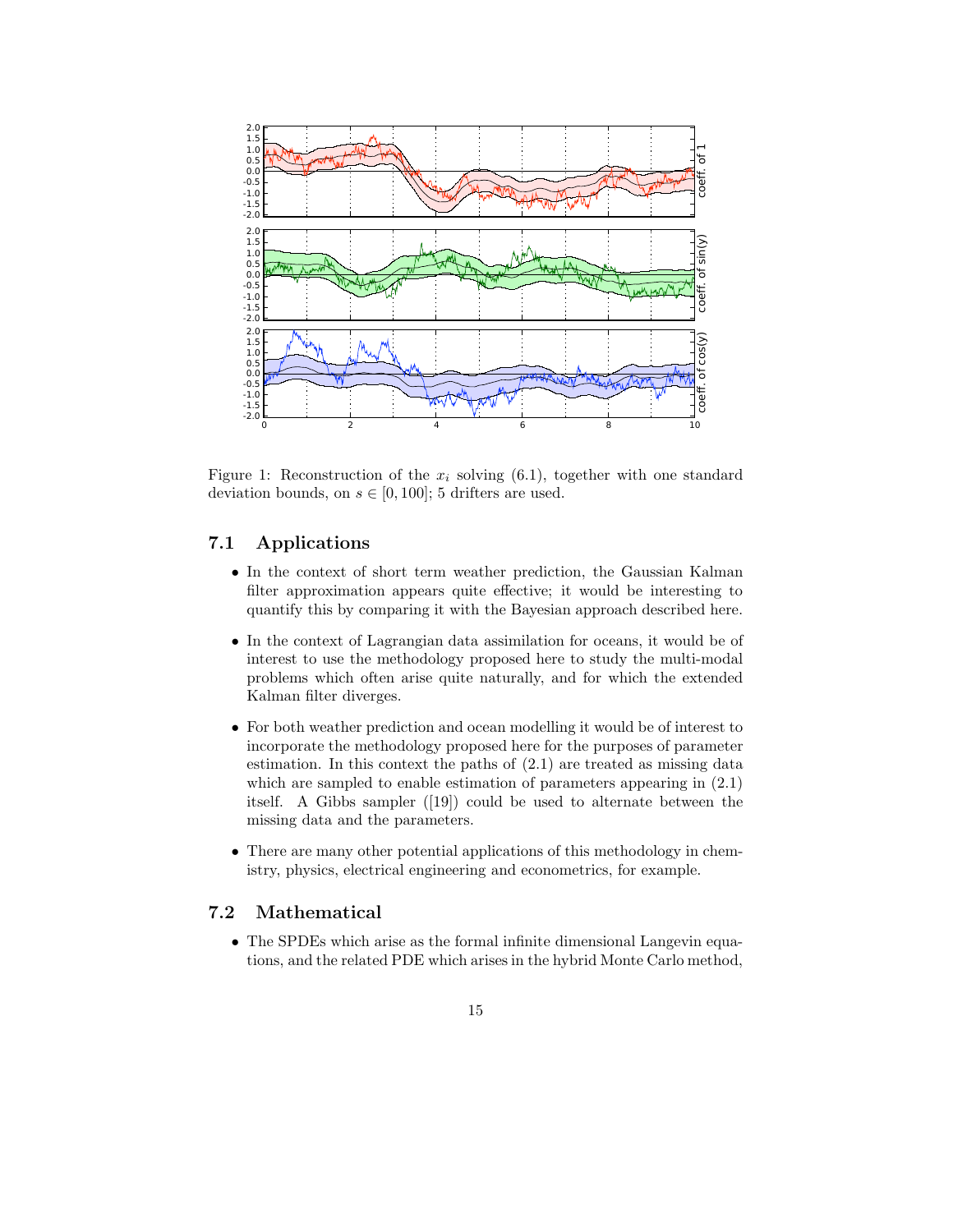

Figure 2: Reconstruction of the  $x_i$  solving (6.1), together with one standard deviation bounds, on  $s \in [0, 100]$ ; 50 drifters are used.

all lead to significant problems in analysis concerned with the existence, uniqueness, ergodicity and rate of convergence to stationarity. Some of these issues have been resolved for particular forms of nonlinearity in (2.1) and  $(2.2)$  (see [8], [9]) primarily for vector fields f, and g in the case of continuous time observations, which are combinations of gradients and linear vector fields.

- For non-gradient vector fields the presence of the term  $\mathcal{H}(x) \frac{\partial x}{\partial t}$  causes particlar problems in the development of a theory for the SPDE as, when the solution operator for the linear part of the Langevin SPDE is applied to it, a definition of stochastic integral is required. Numerical evidence as well as the derivation of  $I(x)$  by means of the Girsanov formula, suggests that this should be a Stratonovich-type centred definition, but the mathematical analysis remains to be developed.
- In some applications the underlying path to be sampled arises from an SPDE itself: i.e. equation (2.1) is itself an SPDE; it would be of interest to derive the relevant Langevin SPDE here, in which the variable  $t$  would appear as a spatial variable, in addition to the spatial derivatives already appearing in (2.1).
- We have assumed for simplicity that white noise affects all components of the signal and observation equations; relaxing this assumption is natural in some applications, and it would be of interest to find the relevant SPDEs for sampling in this case.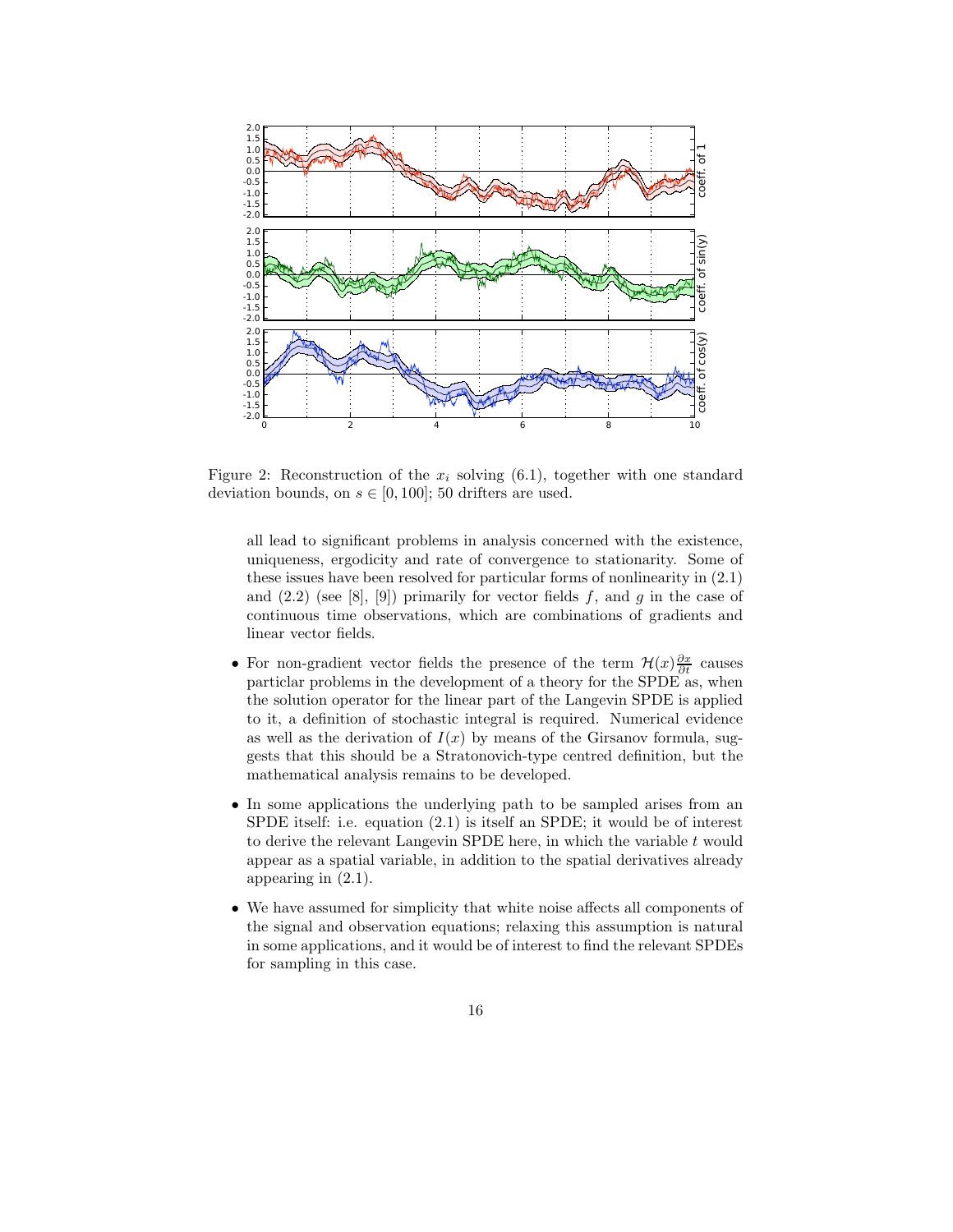

Figure 3: Reconstruction of the  $x_i$  solving (6.1), together with one standard deviation bounds, on  $s \in [0, 100]$ ; 500 drifters are used.

### 7.3 Computational

- Within the context of Langevin algorithms it would be of interest to study choices of the pre-conditioner  $\mathcal{G}$ , and discretization method for the SPDE, which lead to efficient algorithms; efficiency in this context should be measured through the integrated auto-correlation function which quantifies the fluctuations in estimates of the form (3.6), for expectations of  $\varphi(x(\cdot))$  with respect to the desired conditional measure [20].
- Similar considerations apply to Hybrid Monte Carlo methods, and the choice of pre-conditioner.
- It is also of interest to compare first order and second order Langevin based methods with one another and with the Hybrid Monte Carlo method, once good pre-conditioners have been found. See [1] for a step in this direction.
- The use of other MCMC methods to sample the desired probability measures on path space should also be explored. It is common practical experience that, whilst Langevin type methods are provably efficient within the context of methods using local (in state space) proposals [20], greater speed-ups can often be obtained by incorporating additional global moves, based on problem specific knowledge.
- The issue of how to discretize the SPDE is also non-trivial. In particular for non-gradient vector fields in (2.1), (2.2), the term  $\mathcal{H}(x)\frac{\partial x}{\partial t}$  needs to be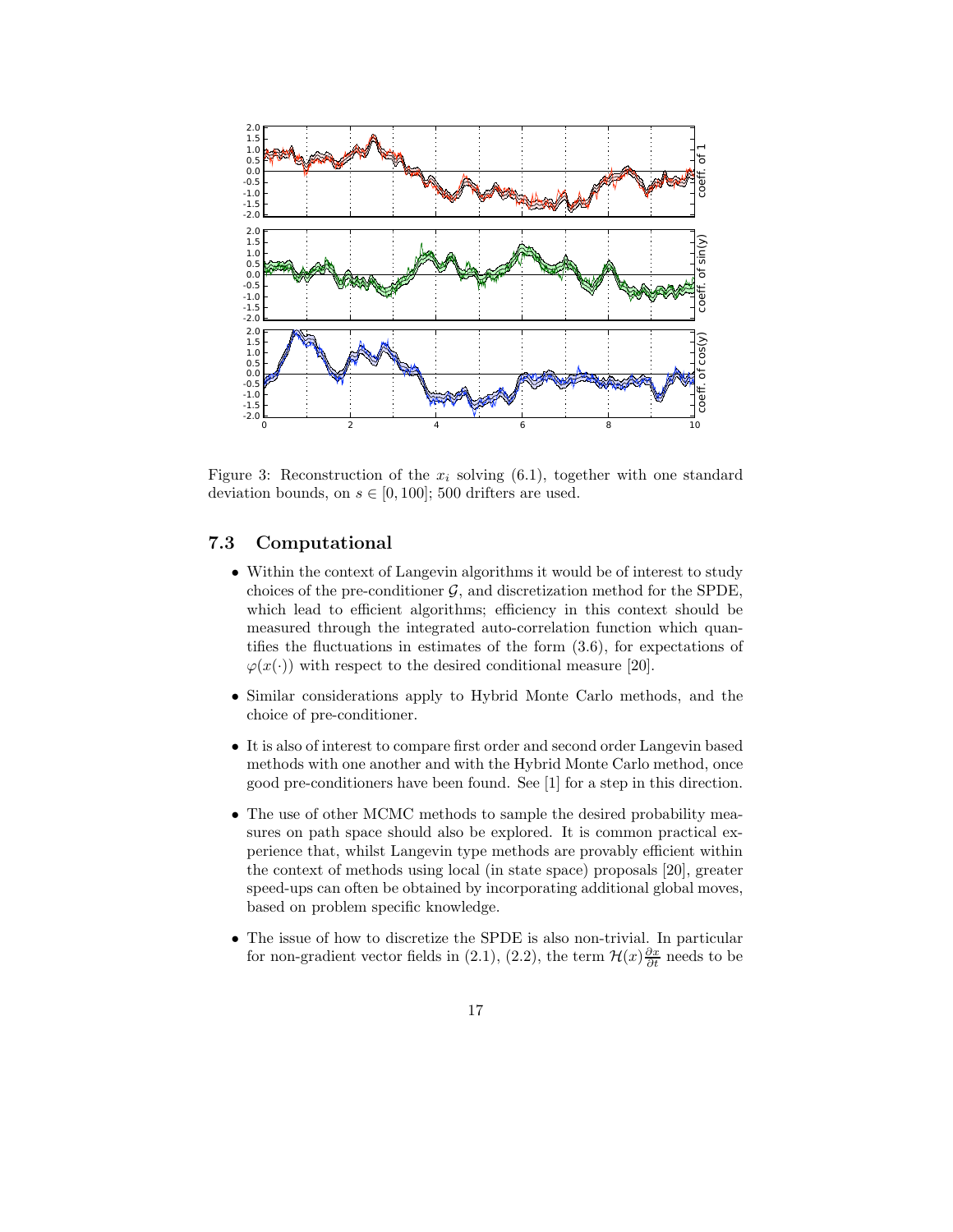

Figure 4: Reconstruction of the  $x_i$  solving (6.1), together with one standard deviation bounds, on  $s \in [0, 10]$ ; 5 drifters are used. Note that the estimate of the mean (the middle of the shaded bands) is not always close to the actual mean (the smooth curve). This should be contrasted with Figure 1 which is on a longer interval in algorithmic time s.

discretized carefully (numerical evidence suggest that centred differencing is necessary) essentially for the same reasons that the SPDE theory is hard to develop in this case.

 $\bullet$  If the dimension  $d$  is high then, since the number of dependent variables in the (S)PDEs proposed here will scale like d, techniques are required to reduce the dimensionality for sampling; multiscale methods are likely to be useful in this context [6]. Some interesting work in this direction, using relative entropy, may be found in [4].

Acknowledgements The authors are grateful to Greg Eyink, Chris Jones and Arthur Krener for helpful discussions.

## References

- [1] F. Alexander, G. Eyink and J. Restrepo, Accelerated Monte-Carlo for optimal estimation of time series, submitted.
- [2] D.E. Caitlin Estimation, Control and the Discrete Kalman Filter. Springer, New York, 1989.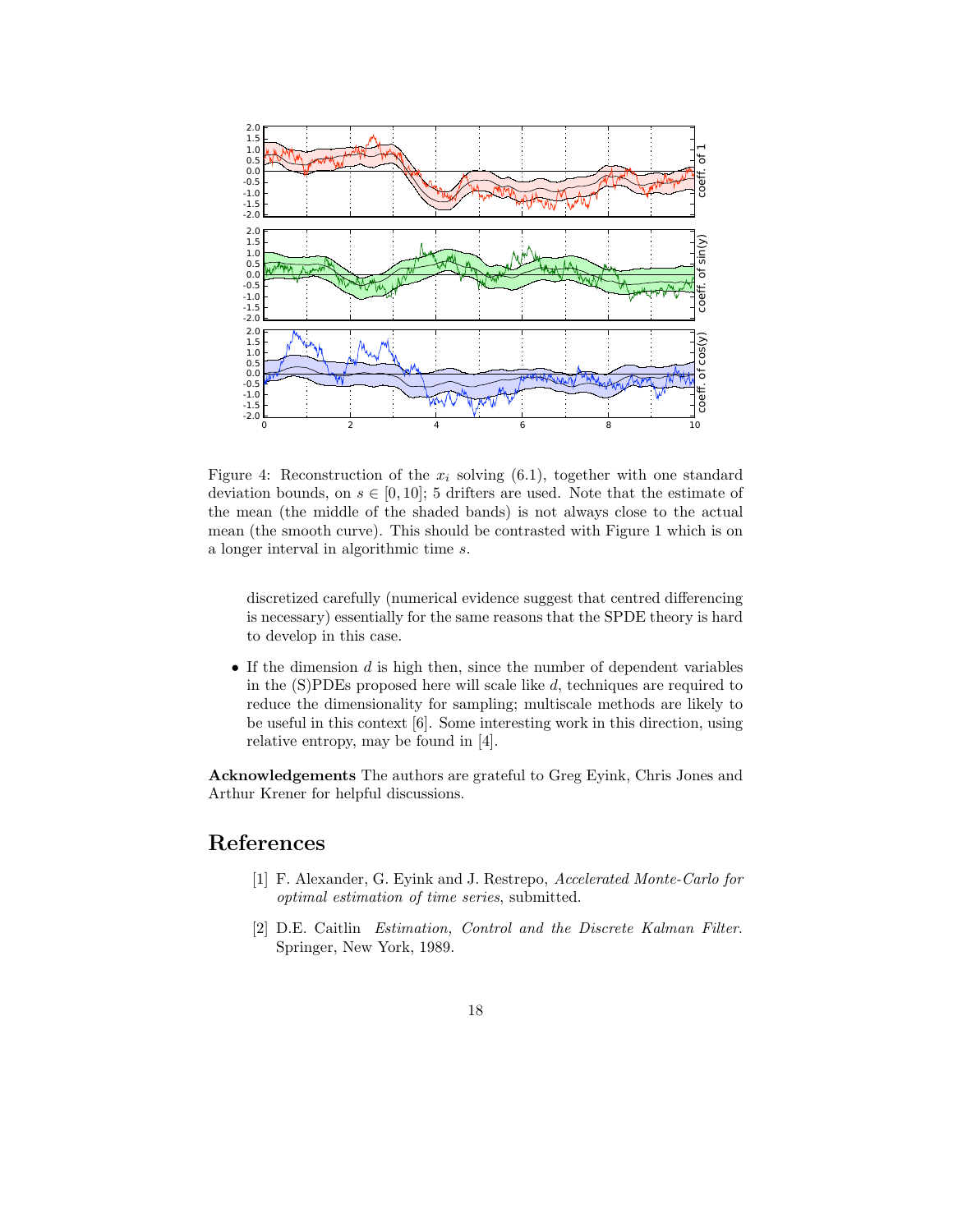- [3] G. Da Prato and J. Zabczyk. Stochastic Equations in Infinite Dimensions, volume 44 of Encyclopedia of Mathematics and its Applications. Cambridge University Press, 1992.
- [4] G. Eyink. In preparation, 2005.
- [5] C.W. Gardiner Handbook of stochastic methods. Springer, Berlin, 1985.
- [6] D. Givon, R. Kupferman and A.M. Stuart. Extracting macroscopic dynamics: model problems and algorithms. Nonlinearity 17(2004) R55– R127.
- [7] R. Graham Path integral formulation of general diffusion processes. Z. Physik B26(1977), 281–290.
- [8] M. Hairer, A. M. Stuart, J. Voss, and P. Wiberg. Analysis of SPDEs arising in path sampling, part I: The Gaussian case. In preparation.
- [9] M. Hairer, A. M. Stuart and J. Voss. Analysis of SPDEs arising in path sampling, part II: The nonlinear case. In preparation.
- [10] I. Karatzas and S. E. Shreve. Brownian Motion and Stochastic Calculus. Springer, second edition, 1991.
- [11] A. Krener. Reciprocal diffusions in flat space. Prob. Theor. Relat. Fields 107(1997), 243–281.
- [12] L. Kuznetsov, K. Ide and C.K.R.T. Jones, A method for assimilation of Lagrangian data. Monthly Weather Review, 131(2003), 2247–2260.
- [13] F. Langouche, D. Roekaerts and E. Tirapegui. Functional integral methods for stochastic fields. Physica  $95A(1979)$ , 252–274.
- [14] F.-X. Le Dimet and O. Talagrand, Variational algorithms for analysis and assimilation of meteorological observations: theoretical aspects. Tellus A, 38(1986), 97–110.
- [15] J. Liu Monte Carlo Strategies in Scientific Computing, Springer, New York, 2001.
- [16] B. Øksendal. Stochastic Differential Equations: An Introduction with Applications. Springer, Berlin, fifth edition, 1998.
- [17] E. Ott, B.R. Hunt, I Szunyogh A.V. Zimin, E.J. Kostelich, M. Corazza, E. Kalnay, D.J. Patil, J.A. Yorke. A local ensemble Kalman filter for atmospheric data assimilation. Tellus A56(2004), 415-428.
- [18] M. Reznikoff and E. Vanden-Eijnden. Invariant measures of stochastic PDEs. C.R. Acad. Sci. Paris 340(2005), 305–308.